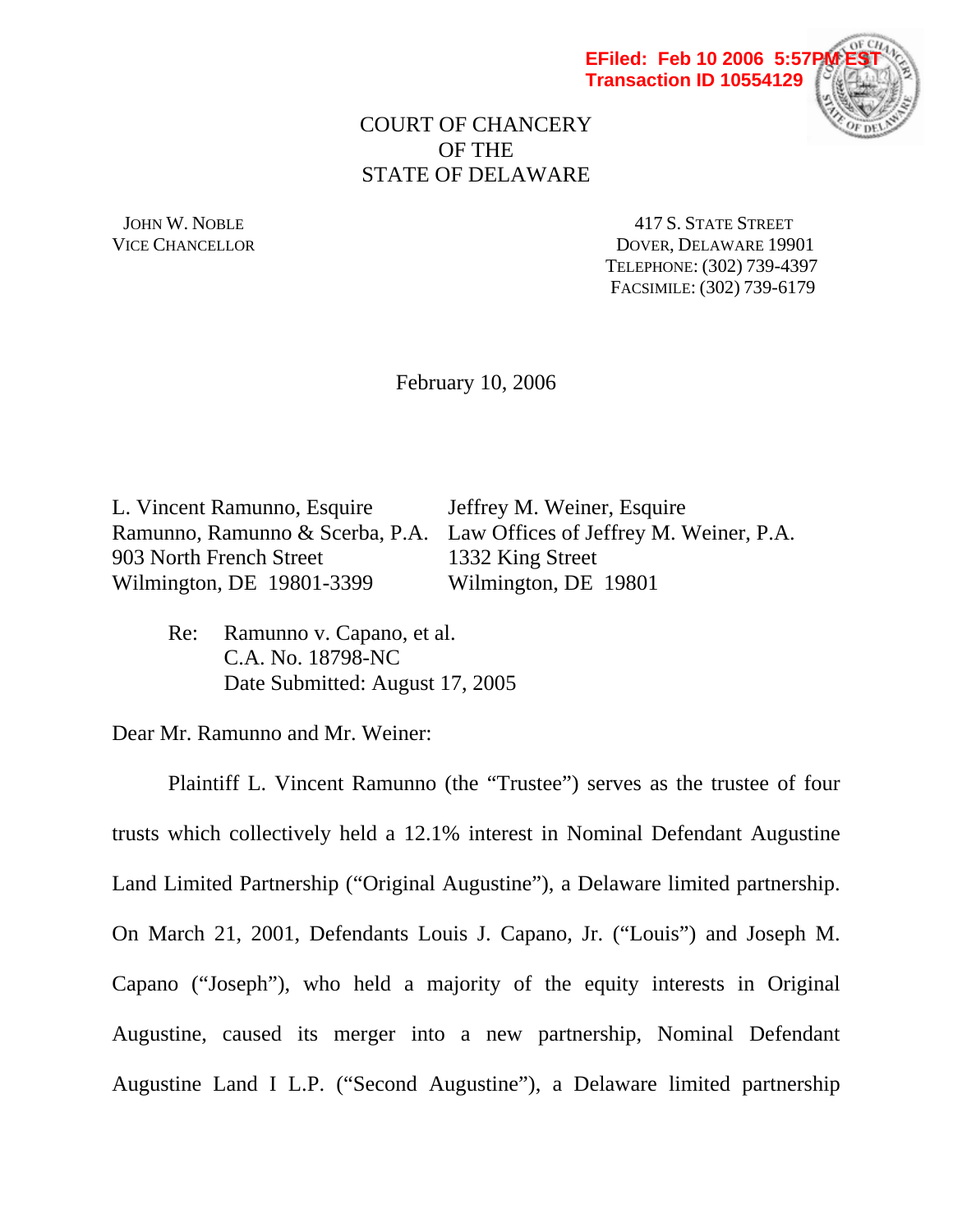$\overline{a}$ 

controlled by them. That merger extinguished the interests of the trusts in Original Augustine. The parties disagree over the fair value to be paid to the trusts for their interests in Original Augustine. In this post-trial letter opinion, the Court resolves that debate.

### **I.**

 Brothers Thomas J. Capano ("Thomas"), Joseph, and Louis formed Original Augustine in late  $1988<sup>1</sup>$ . They held their interests as limited partners. The general partner, Defendant Mardi Gras Associates, Inc. ("Mardi Gras"), is a corporation controlled by Louis.<sup>2</sup> A fourth brother, Gerard J. Capano ("Gerard"), joined the venture, also as a limited partner, as of January 1, 1989. $3$ 

 In early 1989, Original Augustine acquired the Wanamaker's Building and its 16.7 acre site on Augustine Cut-Off north of Wilmington, in New Castle County, Delaware (the "Property") for a purchase price of approximately \$12,150,000. Funding for the acquisition was accomplished through a mortgage

<sup>1</sup> The Limited Partnership Agreement (the "Partnership Agreement") for Original Augustine appears as PX 33.

 $2\textsuperscript{2}$  Louis was the initial general partner. Mardi Gras was substituted as of February 24, 1989. DX 2.

 $3$  PX 34. Louis and Joseph would acquire Gerard's interest in 1994.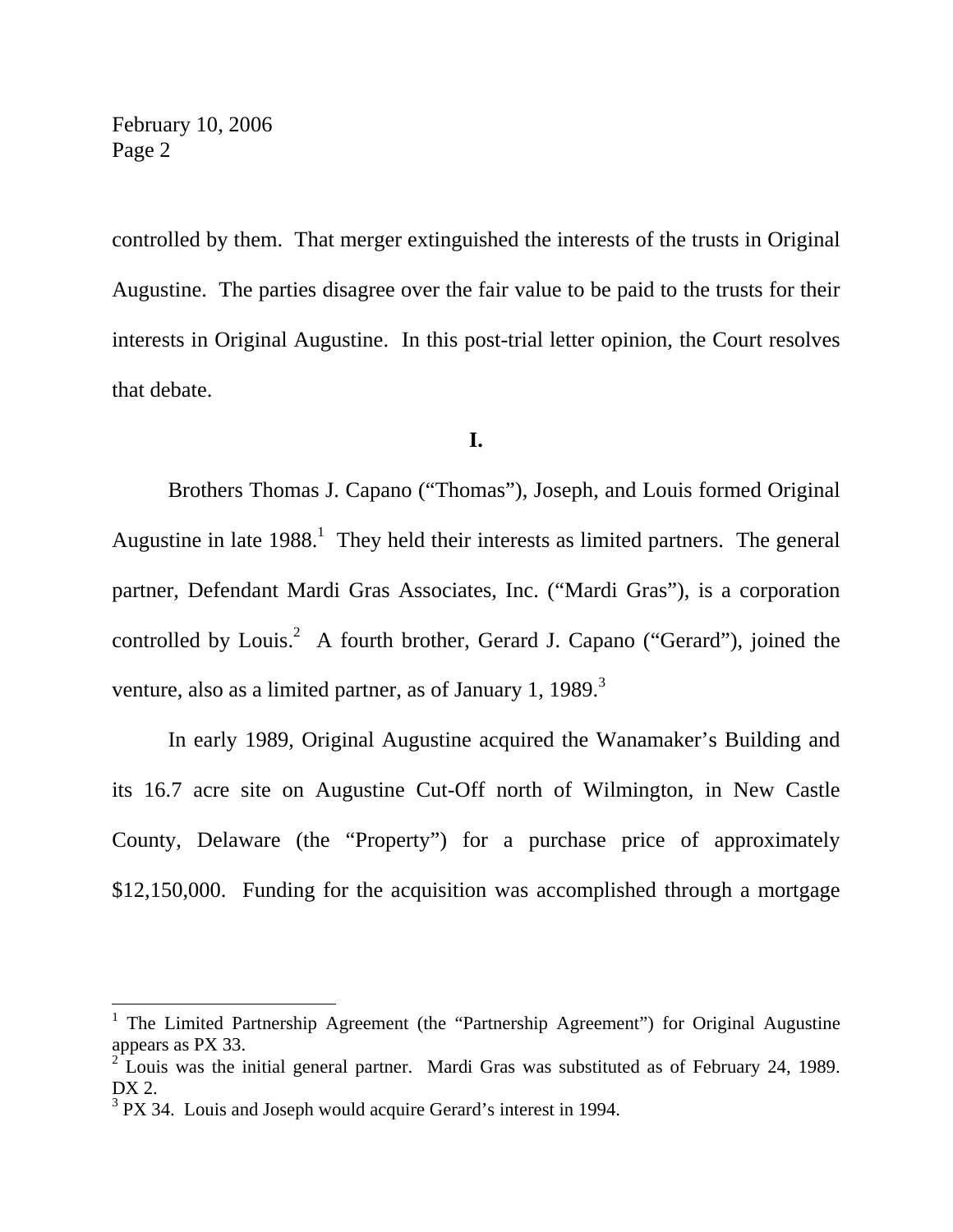$\overline{a}$ 

(\$9,990,000) and capital contributions from the four partners (approximately \$3,500,000).

 Wanamaker's vacated the building in early 1992 and, of course, its rental payments ceased. It would be five years before a new tenant would be found. The site also included a tire store which generated annual rental income of less than \$140,000. Thus, in order to meet Original Augustine's debt service requirements, the four limited partners each paid in approximately \$400,000 as additional capital.

 In September 1992, Westwoods Development, Inc. ("Westwoods"), a corporation owned by Louis and Joseph, loaned Original Augustine  $$2,000,000.<sup>4</sup>$ No note evidencing that indebtedness has been found.<sup>5</sup> As of December 1992, the Westwoods loan had a balance of \$1,015,214.60.

 From 1993 through 1996, the only income received by Original Augustine was the tire store rental. Louis, Joseph and Thomas made capital contributions of approximately \$2,700,000. No payment, however, was made on the loan from Westwoods and, as of December 31, 1996, Westwoods determined its loan to

<sup>&</sup>lt;sup>4</sup> Thomas was aware of this loan. Westwoods had borrowed the money from Wilmington Trust Company. DX 91.

<sup>&</sup>lt;sup>5</sup> The records of Westwoods and Original Augustine contain matching entries reflecting the Westwoods loan. DX 96: DX 97. There is insufficient evidence to conclude that a note was executed but was later lost.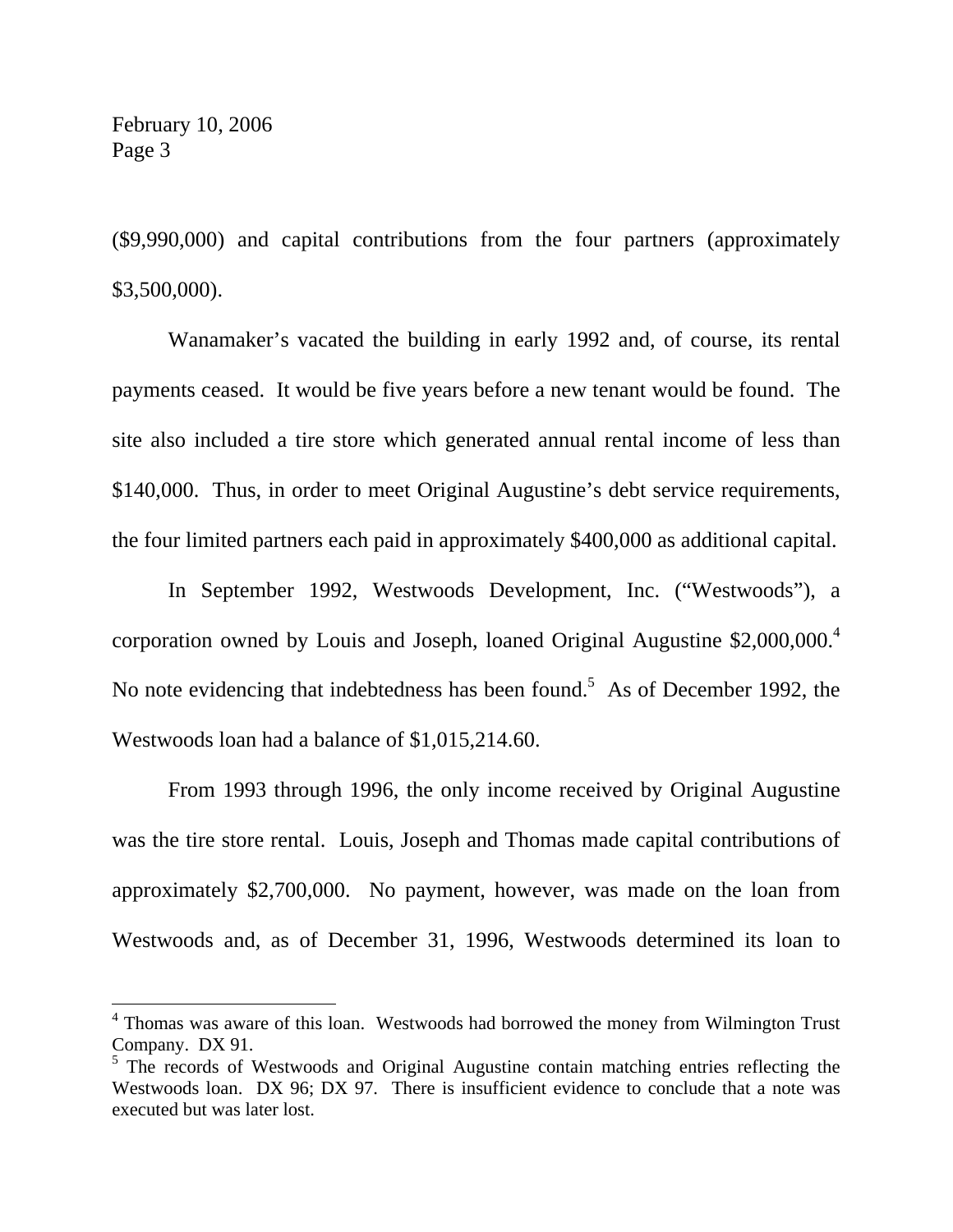Original Augustine to be a "non-business bad debt-uncollectible note receivable."<sup>6</sup> Westwoods, for tax purposes, treated the loan write-off as a short-term capital loss.<sup>7</sup> The tax records of Original Augustine reflected the Westwoods loan as a reduction in the cost basis of the improvements on the site.

 In 1997, Louis and Joseph each contributed more than \$800,000 in additional capital. Thomas should have contributed \$402,874.36 as his proportionate share. He contributed nothing.

 Original Augustine, on June 27, 1997, entered into a ten-year lease with Andersen Consulting LLP ("Andersen Consulting"). Rental payments commenced in December 1997, but full occupancy under the lease (and, thus, full rental payments) would not occur until October 1, 1998. With Andersen Consulting's exercise of its expansion option, the Wanamaker's Building is fully leased through 2007.

 Beginning in 1991, Thomas regularly gave limited partnership interests in Original Augustine in trust to his four children. Those gifts initially were made to

 $6$  The total of principal and interest due at that time was \$1,260,247.

 $^7$  DX 98.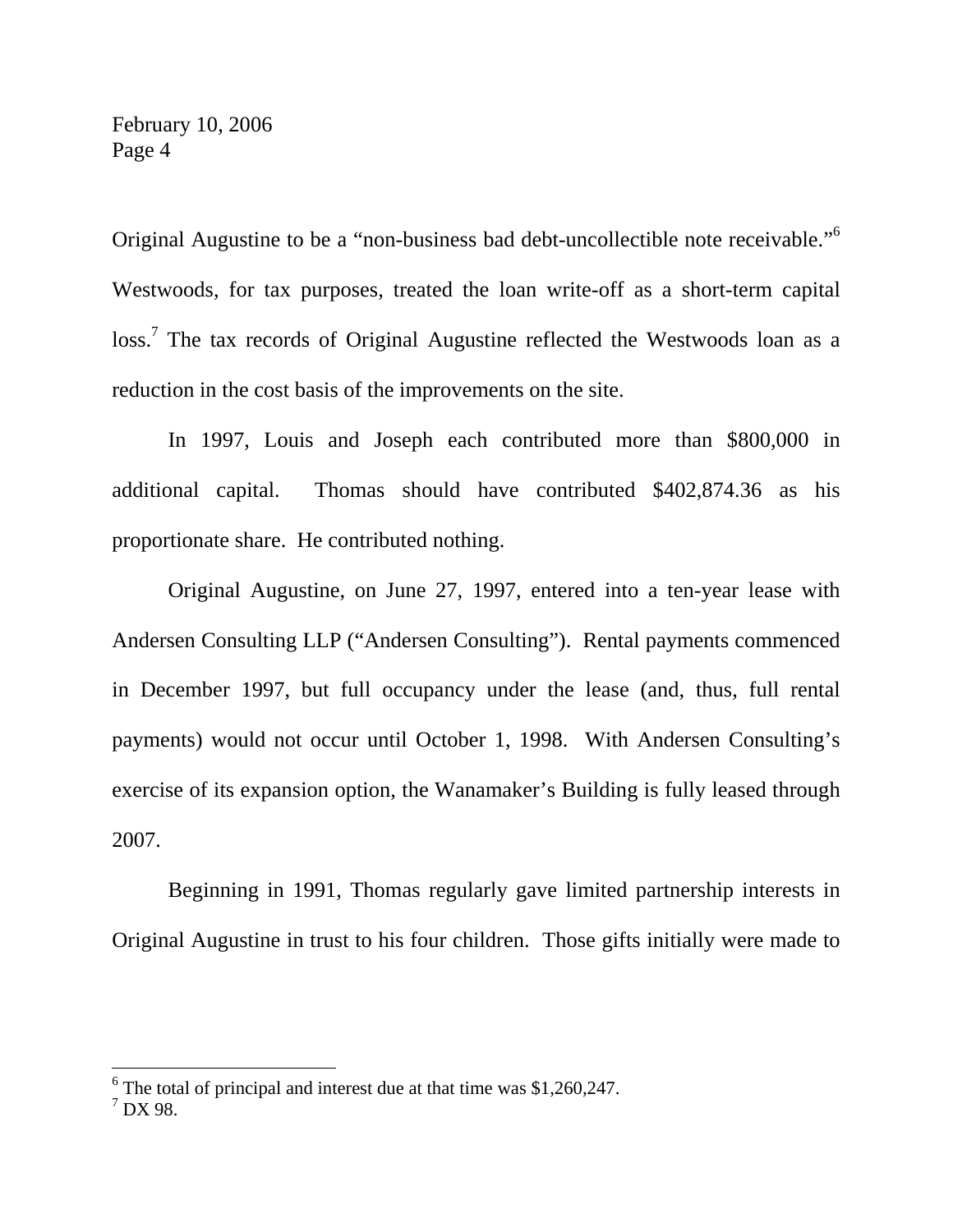Kathleen M. Ryan ("Ryan"), his then-wife, as trustee for their children.  $\delta$  Later on, Thomas transferred the balance of his holdings in Original Augustine to the Trustee for the benefit of his children.<sup>9</sup> The Trustee held a  $12.1\%$  interest in Original Augustine as of March 21, 2001. By then, all of Thomas's interest in Original Augustine had been assigned to the trustees. Transfers to the trustees for his children amounted to a  $22.5\%$  interest.<sup>10</sup>

 On March 21, 2001, Second Augustine was formed. Mardi Gras was designated as its general partner. The limited partners were Louis, Joseph, and L III Holdings, L.L.C. ("L III"), a Delaware limited liability company owned by Louis and his son, Louis J. Capano,  $III.^{11}$  By the Merger Agreement (the "Merger"), $^{12}$  dated as of March 21, 2001, Original Augustine was merged into

<sup>&</sup>lt;sup>8</sup> Between 1991 and 1999, a 10.4% interest in Original Augustine was transferred to Ryan, as trustee. Ryan joined the Trustee in bringing this action. She settled her claims during trial. As between Ryan and the Trustee, the Trustee held 53.78% of the trusts' interests. DX 40 <sup>9</sup> The transfers to the Trustee were in 2000.

<sup>&</sup>lt;sup>10</sup> The Partnership Agreement, as amended, reflects, for Thomas, a  $22.5\%$  interest in the income and a 25% equity interest. DX 3. The tax returns in the several years leading up to this dispute show a 22.5% interest, which is the interest upon which the Court relies, in part because it was acquiesced in by the parties and Thomas. DX 14. For convenience, the percentage interest of Mardi Gras, Joseph, and Louis (including L III), are treated as a collective holding because of their commonly-shared interests in this litigation. Thus, their share, for purposes of the calculations made in this letter opinion, is 77.5%.

 $11$  By January 1, 1998, Louis had assigned a portion of his interest in Original Augustine to L III.  $^{12}$  DX 18.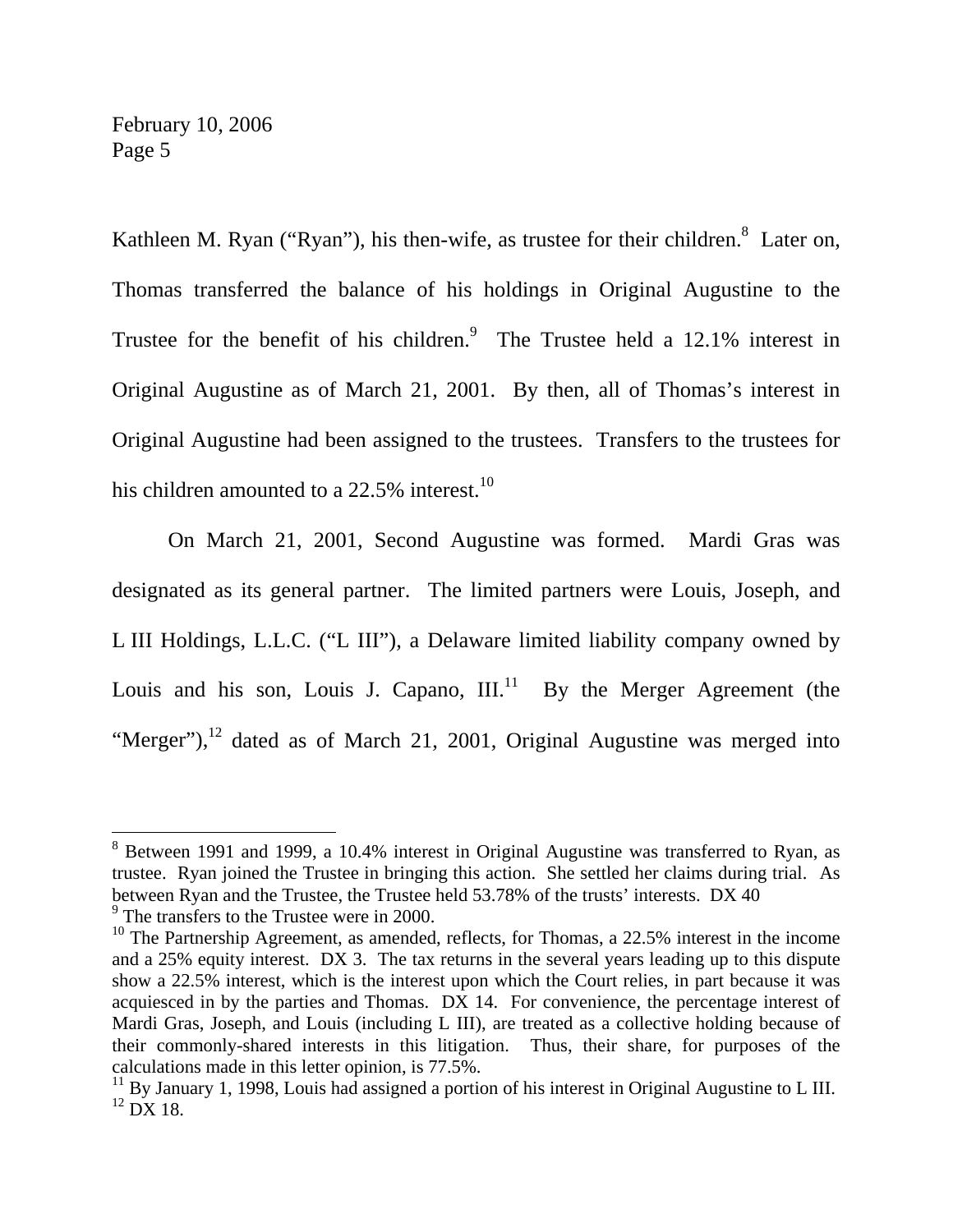$\overline{a}$ 

Second Augustine. The Trustee (and Ryan for that matter) was not advised of the merger plans in advance. Notice was given by letter dated March 23, 2001.<sup>13</sup> The effect of the Merger was to "freeze out" the interests held in trust for the benefit of Thomas's children.

 The defendants offered Ryan and the Trustee a total of \$500,000 for the trusts' interests in Original Augustine. The Trustee's 12.1% interest in Original Augustine was valued by the defendants at \$268,889. The Trustee did not accept payment at that time. Later, he accepted a total of  $$66,666$  from the defendants.<sup>14</sup>

 Although not similarly reflected on Original Augustine's financial statements before the Merger, Second Augustine's 2002 financial statement showed the Westwoods loan as a note payable on demand, with a principal balance of \$1,015,214 and a 7% interest rate; its tax returns reflected the Westwoods loan as a debt payable in less than one year.<sup>15</sup> From 1992 until the Merger in March

 $13$  DX 20. The defendants offered three reasons for this action: (1) animosity between the Trustee and the individual defendants; (2) that capital calls would occur in the future and it was unlikely that the trusts would have the funds to meet them; and (3) that Andersen Consulting had stated that it would not renew its lease on expiration in 2007, thus dimming the prospects for any significant income distribution to the trusts over the next decade. DX 23.

 $14$ <sup>14</sup> On June 19, 2002, the defendants paid the Trustee \$33,333, and, on December 31, 2002, they paid an additional \$33,333. DX 109; DX 110.

<sup>&</sup>lt;sup>15</sup> Thus, the books of Original Augustine, as of the date of the Merger, did not set forth an indebtedness to Westwoods.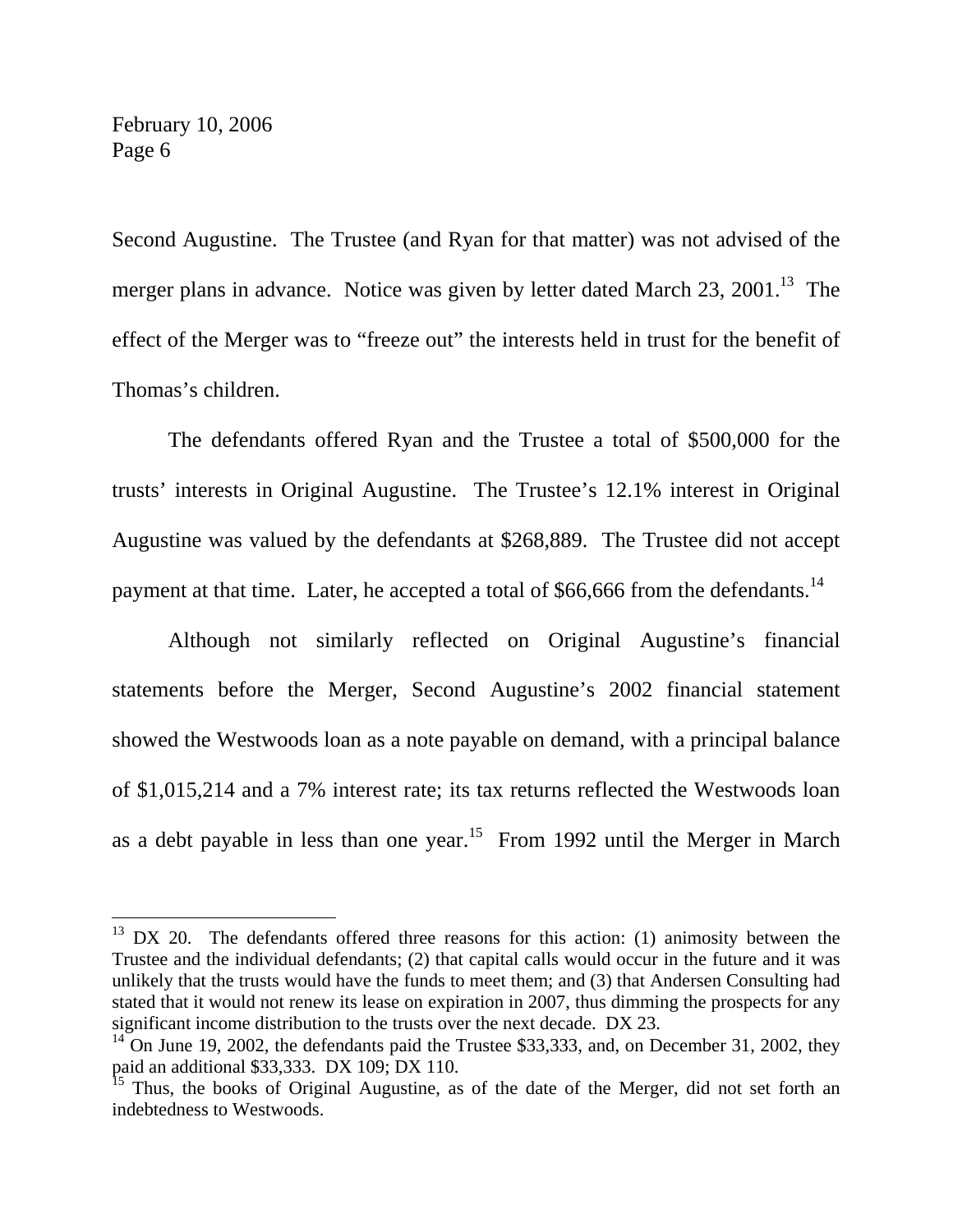$\overline{a}$ 

2001, no payment was made on the Westwoods loan and no demand for payment or other effort to collect the debt was made.

### **II.**

 Louis and Joseph argue that they owed no fiduciary duties to the Trustee because he was a mere "assignee" of a limited partnership interest and not a limited partner.<sup>16</sup> The Partnership Agreement generally prohibited transfers of partnership interests without the consent of the general partner and a majority of the limited partners. However, intra-family transfers were allowed by Section 13.1(C) which provided in part:

Anything in this Agreement to the contrary notwithstanding, a Partner, during his lifetime, may at any time or from time to time transfer all or any part of his Partnership Interest to one or more of his children . . . or to a trustee for the exclusive benefit of . . . one or more of his children . . . (all of which are hereinafter referred to as "Related Partners"); ... provided, however, that any Related Partner receiving a Partnership Interest shall become a signatory hereto by executing a conformed counterpart of this Agreement whereby such person . . . shall be deemed to have adopted and to have agreed to be bound by all provisions of this Agreement.

<sup>&</sup>lt;sup>16</sup> By 6 *Del.C.* § 17-702(a)(2): "Unless otherwise provided in the partnership agreement, . . . [a]n assignment of a partnership interest does not . . . entitle the assignee to become or to exercise any rights or powers of a partner."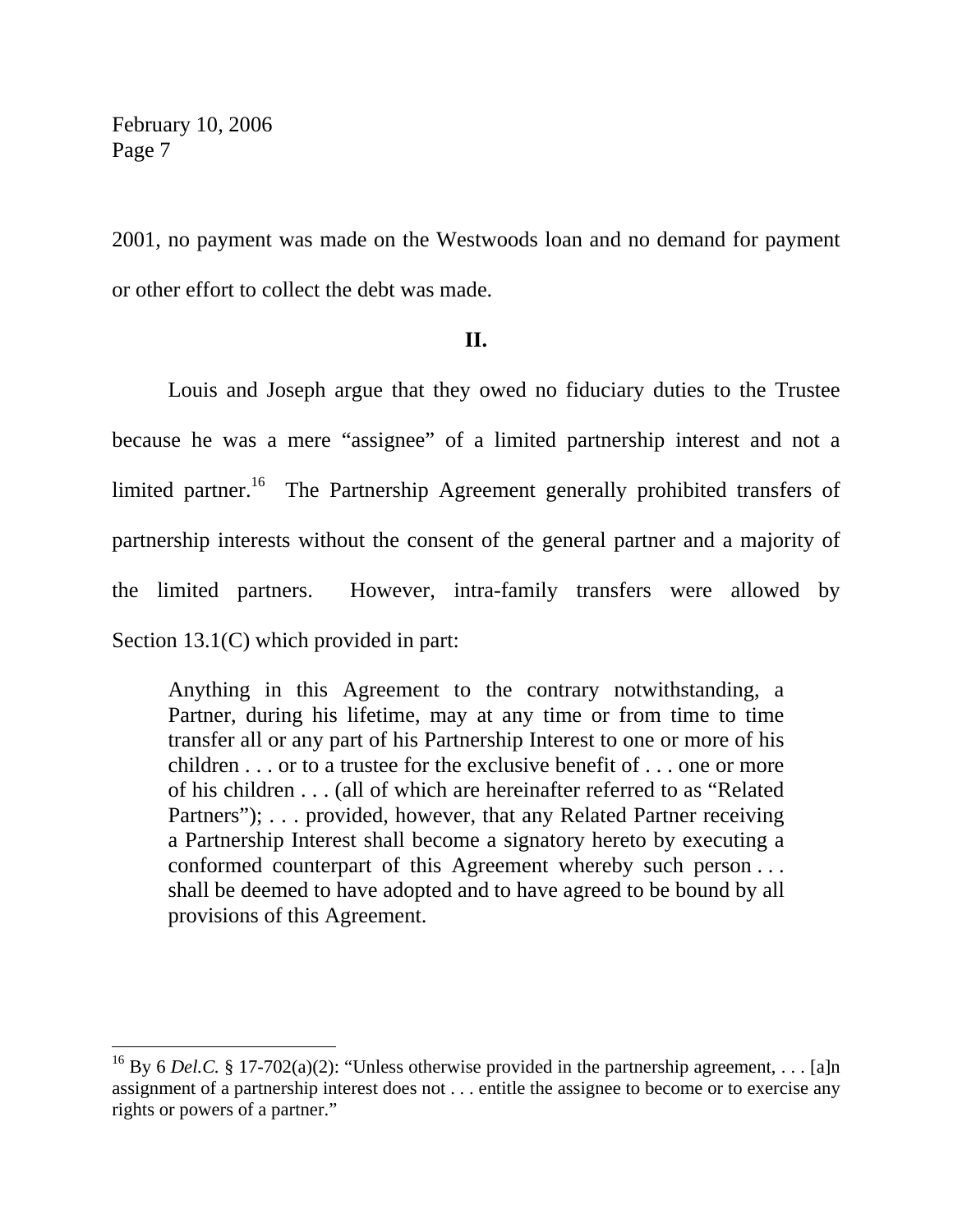The Trustee, as trustee, never executed a conformed counterpart of Original Augustine's Partnership Agreement.

 Original Augustine's tax returns for 2000 (prepared after the Merger) expressly noted that Ryan, who had been assigned partnership interests earlier, and the Trustee were assignees of limited partnership interests and not limited partners.17 Earlier returns for almost a decade show Ryan as a limited partner without any such reservations.<sup>18</sup> Although the execution of a counterpart of the Partnership Agreement is a requirement imposed when the Partnership Agreement was negotiated,<sup>19</sup> Ryan was treated as a limited partner without ever executing the agreement, the limited partners understood that each could freely assign his interests to family members, $20$  and Louis and Joseph never raised the issue until after this dispute arose. I conclude, therefore, that the defendants waived the right to contest the Trustee's status as a limited partner.<sup>21</sup> Thus, the Trustee is entitled to

 $17$  DX 14(m).

<sup>&</sup>lt;sup>18</sup> *E.g.*, DX 14(1) (Original Augustine's 1999 partnership tax return).

 $19$  The defendants suggest that the Trustee's decision not to execute the Partnership Agreement may have been a tactical decision to avoid potential liability for capital calls.

 $^{20}$  Louis transferred roughly half of his limited partnership interests in Original Augustine to L III in 1997. DX 5. That was accomplished without approval by the other limited partners and without execution of a partnership agreement counterpart.

 $21$  "Waiver is the voluntary relinquishment of a known right or conduct such as to warrant an inference to that effect. It implies knowledge of all material facts and of one's rights, together with a willingness to refrain from enforcing those rights." *Delaware Express Shuttle, Inc. v.*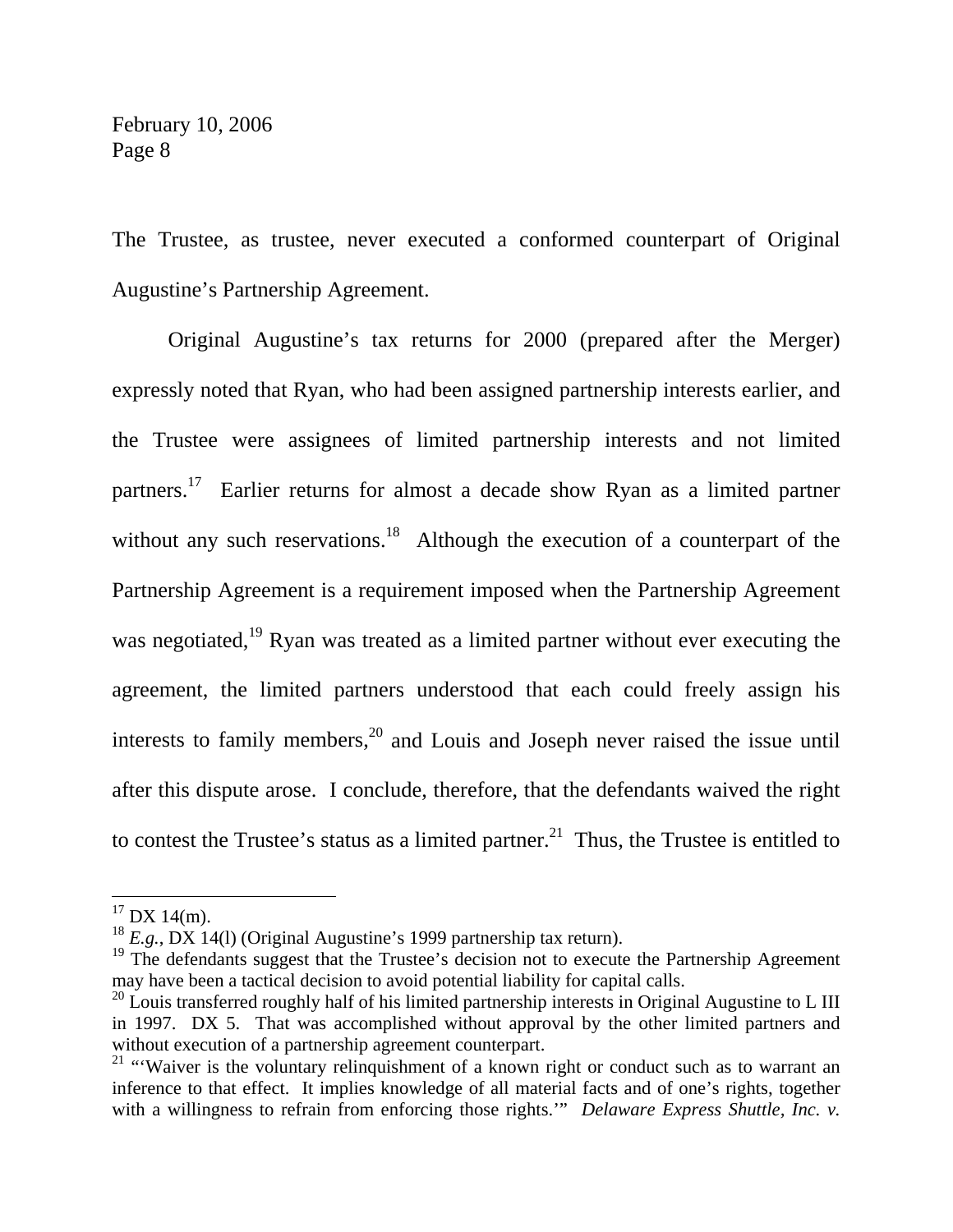$\overline{a}$ 

those fiduciary duties conferred by law and the Partnership Agreement on Original Augustine's limited partners.<sup>22</sup> Although I conclude that Louis and Joseph owed the Trustee, as a limited partner, fiduciary duties, it is a conclusion without much importance, in this context, because the defendants concede that the Court may determine the "fair value" of the Trustee's interest, a description of the Court's task with which the Trustee agrees. $^{23}$ 

*Older*, 2002 WL 31458243, at \*10 (Del. Ch. Oct. 23, 2002) (quoting *Klein v. Am. Luggage Works, Inc.*, 158 A.2d 814, 818 (Del. 1960)); *see also Tristate Courier & Carriage, Inc. v. Berryman*, 2004 WL 835886, at \*9 n.123 (Del. Ch. Apr. 15, 2004).

<sup>&</sup>lt;sup>22</sup> Thomas, in compliance with the terms of the Partnership Agreement, could have transferred his interest to virtually anyone as trustee for his children and that trustee could have become a limited partner merely through the ministerial act of executing a counterpart to the agreement. Nothing in the Partnership Agreement allowed the other limited partners to veto a designated trustee for family members. Because of the relationship Louis and Joseph had with the Trustee, one can understand (without assessing responsibility for the nature of that relationship) why Louis and Joseph were not enthusiastic about the Trustee's becoming a limited partner. Those relationship concerns—however important they might be to the effective functioning of a venture—were not addressed in the Partnership Agreement.

 $23$  The only claim of substance where notions of fiduciary duty might have an influence in the outcome involves the treatment of the Westwoods loan. The principles guiding the Court's function in determining fair value, with respect to that aspect of this valuation effort, implicitly, if not explicitly, include the concepts of fair dealing by the defendants. Louis and Joseph have not argued that, if they did not owe fiduciary duties to the Trustee, they could not be held liable for payment of fair value. Indeed, because they acknowledge that, with the valuation which they sponsor, additional sums will be due, they concede that judgment should be entered against them. They, of course, dispute the amount.

The Trustee also alleged that Louis breached his fiduciary duties to Original Augustine in the course of a construction project for Original Augustine by a company controlled by Louis. The Trustee failed to develop the claim in a manner sufficient either for Louis to be called upon to justify his actions or for the Court to rule upon the claim.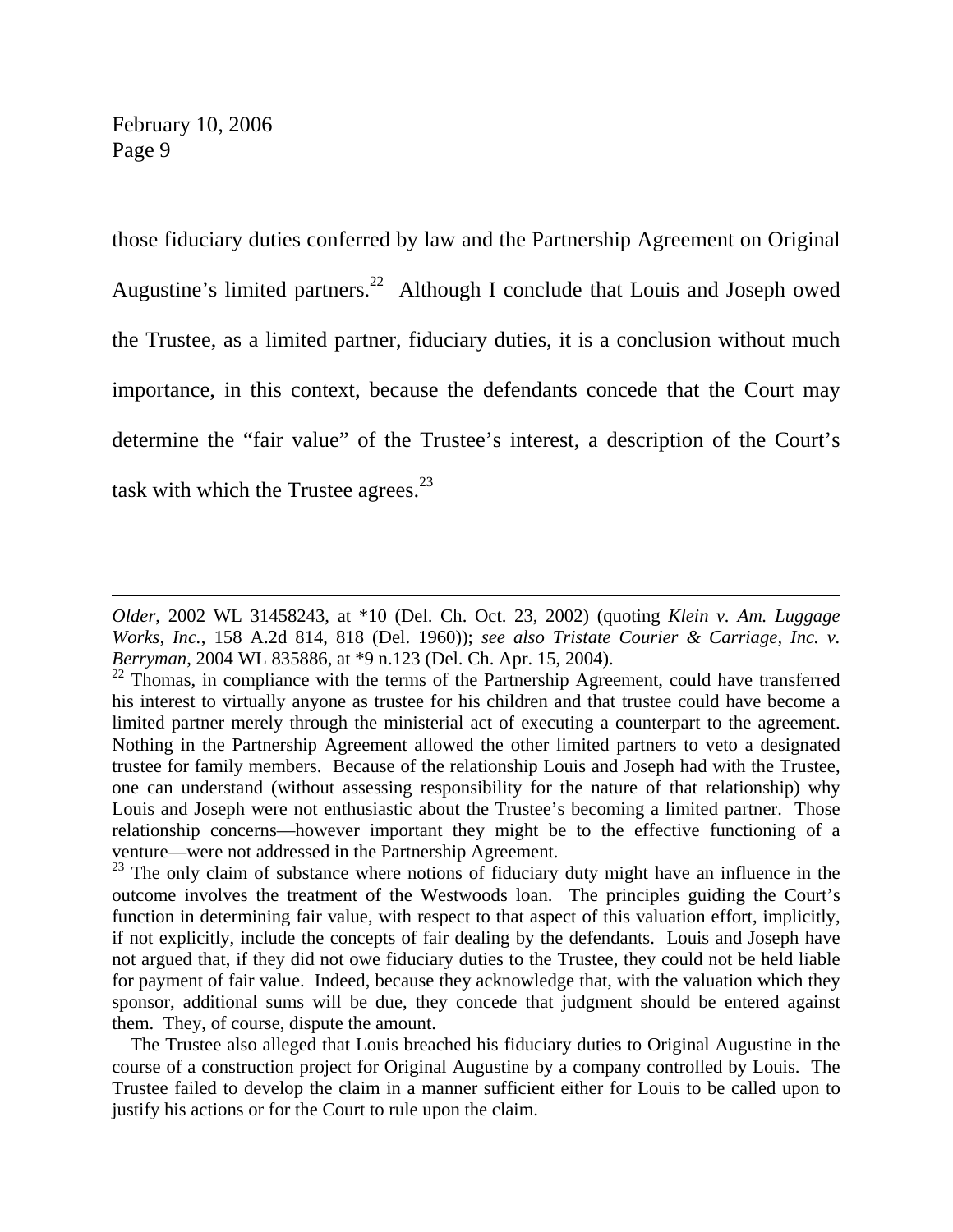#### **III.**

 The fair value debate focuses upon three topics: (1) the fair value of the Property; (2) the appropriate rate of interest to be charged against the shortfall in Thomas's capital account; and (3) the proper treatment of the Westwoods loan.

#### **A.**

 The Property was appraised, as of August 12, 1997, by Gary V. Parker ("Parker"), an experienced real estate appraiser who performed his appraisal for an independent third party, and whose appraisal was near the time of commencement of the ten-year lease with Andersen Consulting. That provides the most stable foundation for analyzing the value of the Property. Parker's appraisal relied upon both the income capitalization methodology and the sales comparison methodology. Parker's valuation, because it was premised upon the 100% occupancy provided by Andersen Consulting, is applicable as of October 1, 1998, when full occupancy was achieved. Parker appraised the Property under those conditions at \$22 million.

 The rent would increase at approximately 2% per year, but, to an extent, the projected increase in rent under the Andersen Consulting lease was considered by Parker in his income capitalization. Both the defendants and the Trustee presented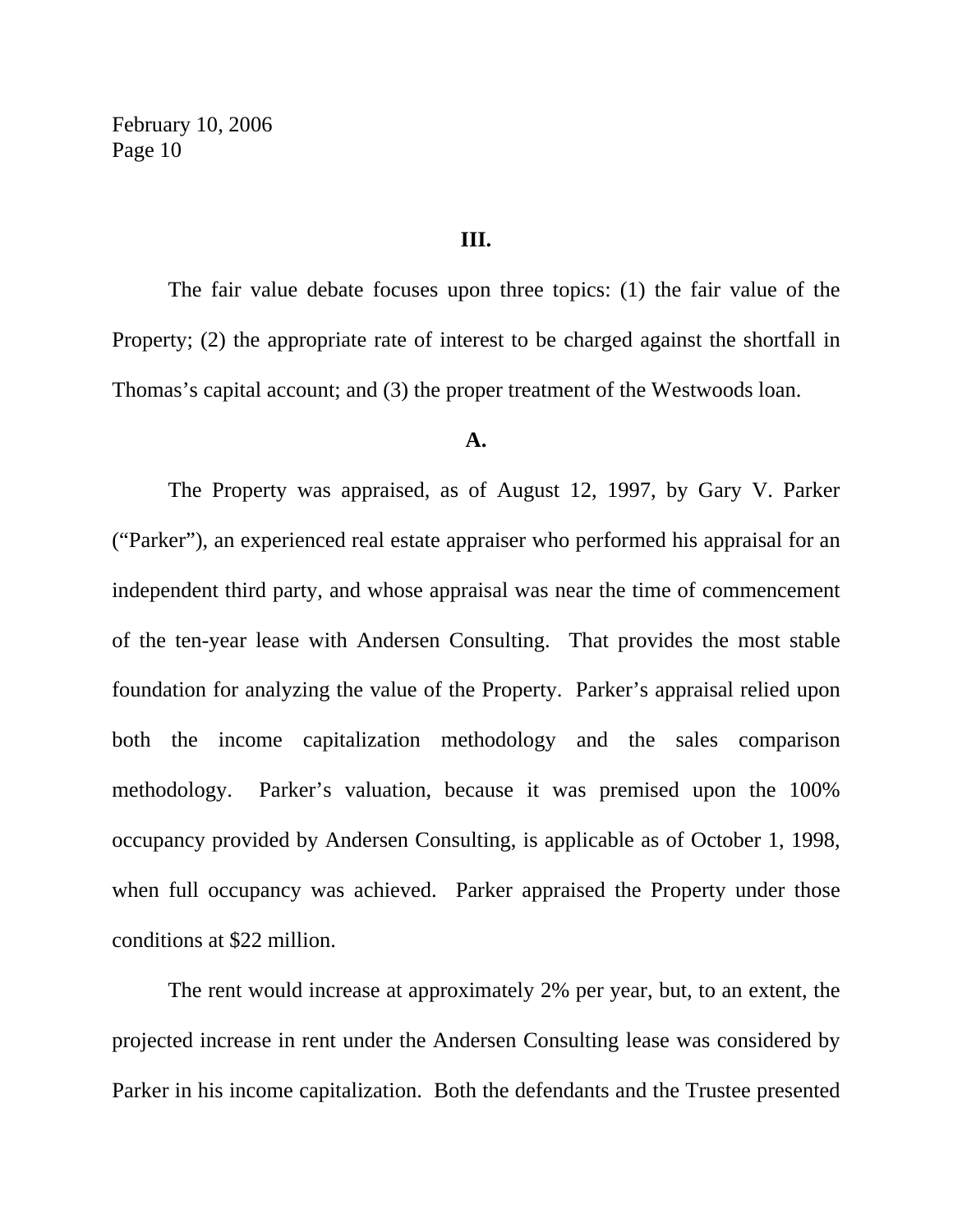$\overline{a}$ 

experts to assist the Court in establishing fair value of the Property. I accept the conclusions of the defendants' expert, Geoffrey M. Langdon, who projected that an inflation rate of 3% was reasonable and that the inflation rate was a reasonable measure for projecting the increase in value of the Property over a less than threeyear period. Accordingly, with the \$22 million appraisal as of October 1, 1998, escalated at 3% to March 31, 2001, the fair value of the real estate becomes  $$23,711,232.^{24}$ 

 The intense debate between the parties is not about the proper methodology for escalating Parker's appraisal. Instead, the Trustee urges that the Court conclude that the Property had substantial development potential. This development could take the form of additional office space or, perhaps, retail

 $24$  The Trustee does rely upon discounted cash flow analyses performed by Peter J. Winnington, C.P.A. *See* PX E, F & G. Winnington, who concedes that he is not a real estate expert, Tr. 518, was assisted, to some not very specific extent, by Robert H. McKennon, an experienced real estate appraiser. As McKennon put it, Winnington's assumptions were aggressive, especially as to the occupancy of the Wanamaker's Building after the Andersen Consulting lease expires in 2007. Tr. 744. That and other questionable assumptions (such as the cost of insurance, Tr. 490- 92; real estate taxes, Tr. 487-90; increases in leasing commissions, Tr. 495; and additional costs that might become the landlord's responsibility in 2008) undercut the helpfulness of his analyses. Even with their flaws, Winnington's analyses form a range within which the extrapolated Parker analysis falls. Moreover, McKennon's admittedly informal, initial assessment of the value of the Property concluded that "you're probably looking at a property that could be worth \$22 to 23 million." Tr. 734. That, of course, is consistent with a value of \$23.7 million, based upon an extrapolation of the Parker appraisal.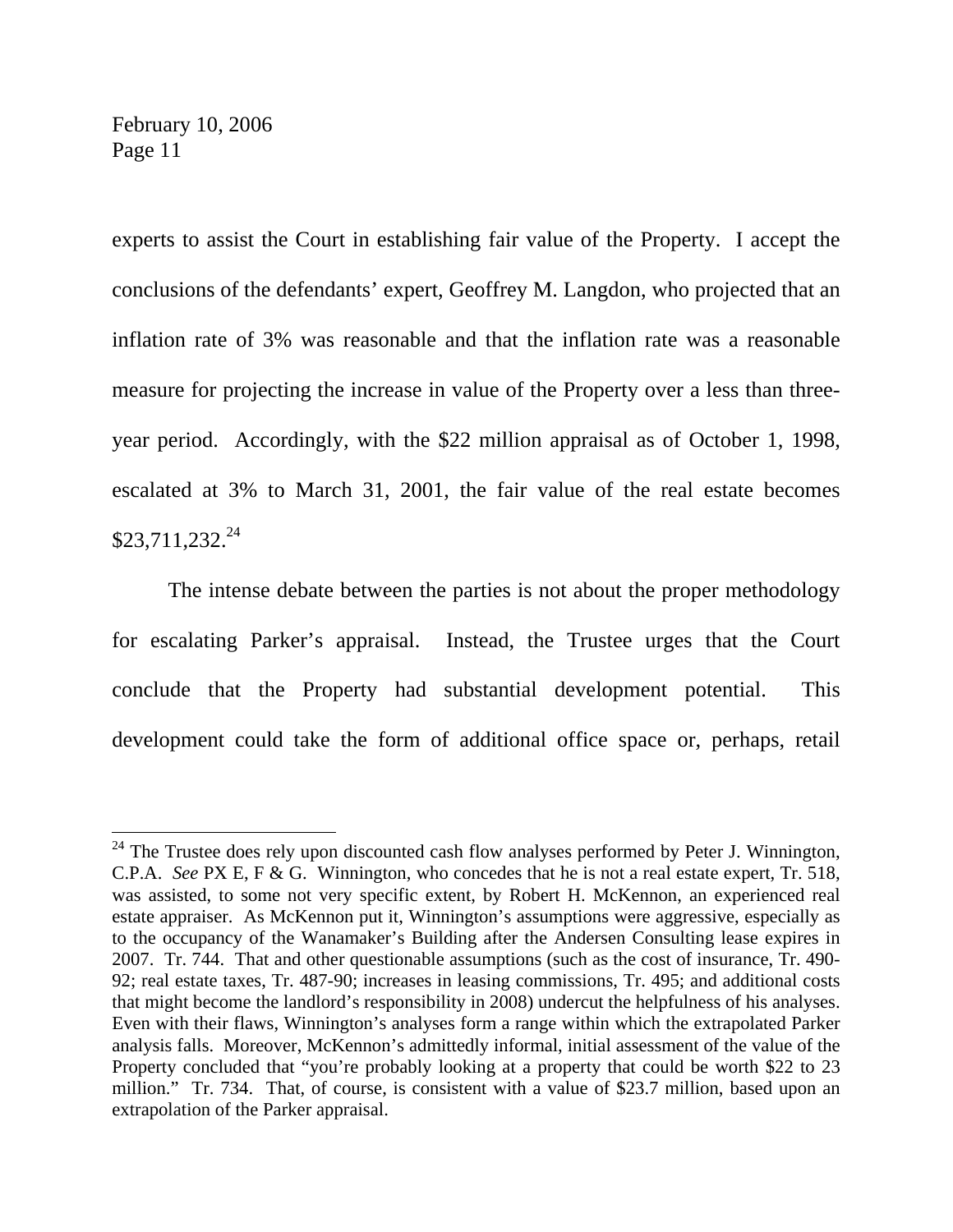space; if the Property could accommodate additional rental areas, then, even the defendants concede, the Property's value would be substantially enhanced. The Trustee suggests that this increase in value could be by, perhaps, \$2 million; the defendants maintain that, under any scenario, the increase in value would be substantially less than that.

 In seeking to value the Property as of the Merger, evaluation of the potential for additional office space raises two questions: First, was the construction of additional improvements something that Original Augustine would consider and would be able, as a matter of skill, experience, and resources, to implement? Second, was it likely that the necessary governmental approvals could be obtained for the construction of additional office space (or, perhaps, retail space)? The Court, thus, must ascertain whether there was, as of March 2001, a reasonable probability that Original Augustine could profitably develop additional office space on the Property.

 It is clear that Original Augustine had considered the potential for additional construction on the parcel almost from the time it was acquired.<sup>25</sup> At one time,

<sup>25</sup> *See, e.g.*, DX 66.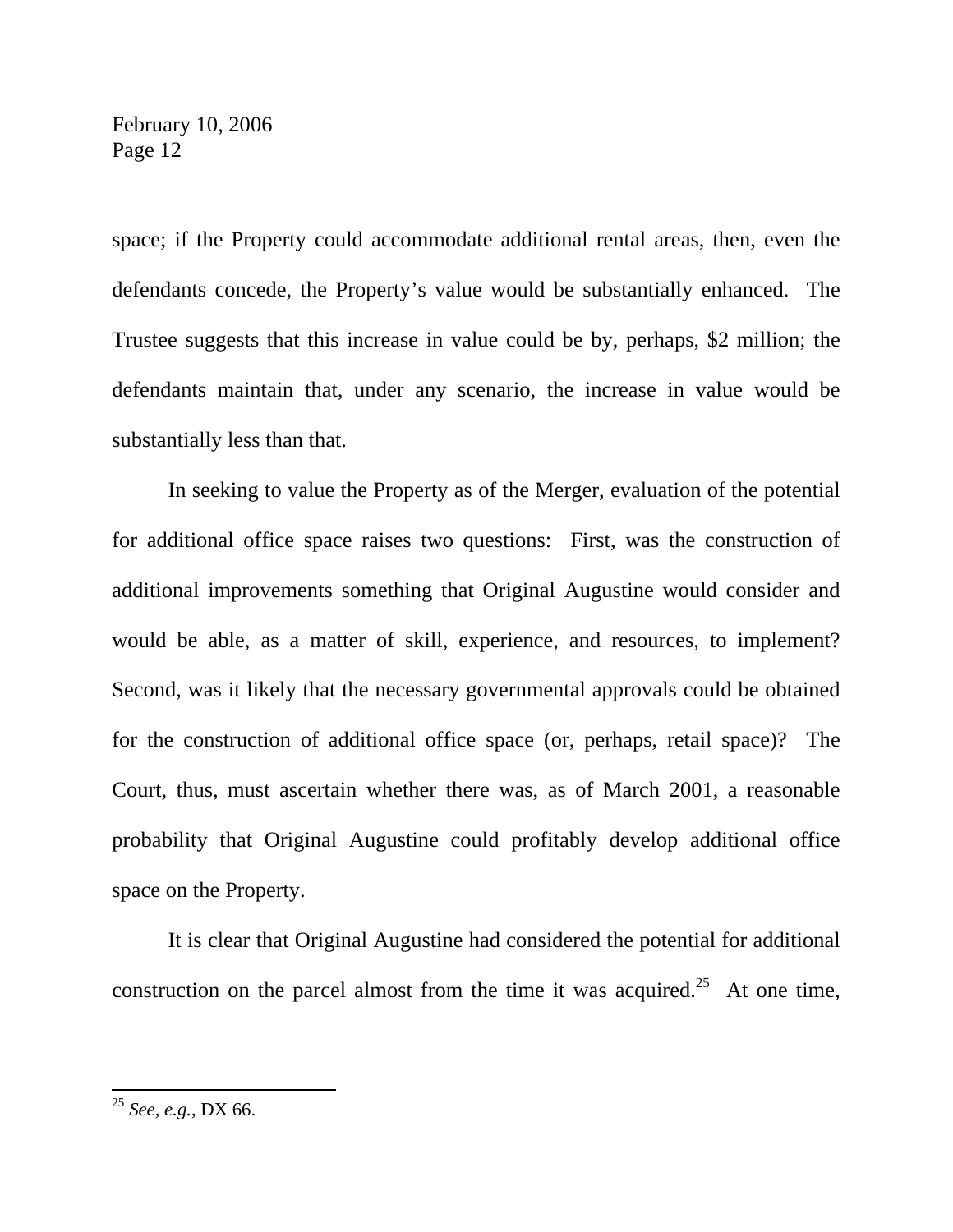very rough plans for an expansion were prepared.<sup>26</sup> In 1999, Original Augustine gave preliminary consideration to developing a  $20,000$  sq. ft. office building,<sup>27</sup> but nothing came of that effort. At another time, a realtor listed the parcel as available for the construction of additional office space.<sup>28</sup> The limited partners of Original Augustine were experienced developers of real estate in New Castle County, Delaware and had the capacity to implement such a project.

 The more difficult inquiry is whether expansion was feasible, when viewed as of March 21, 2001, the time of the Merger. More specifically, the question becomes one of whether the potential of additional development was so speculative or uncertain that it could not reasonably be accommodated in any projection of value. It is not that development was impossible; it is not that, at some indefinite

 $^{26}$  PX 72. New construction was probably unlikely while Original Augustine was searching for a new tenant for the Wanamaker's Building.

<sup>27</sup> *See* DX 68.

<sup>&</sup>lt;sup>28</sup> Louis contends that the listing was a mistake. An advertising circular supporting the listing offered: "The Wanamaker Build-to-Suit Site—Build to Suit Opportunity for 100,000± sq. ft." PX 67. The listing agreement was signed by Louis's son who had had no prior involvement with the Wanamaker's site. The parties dispute whether that was a mistake. (The realtor testified that it was a mistake. Tr. 1213-16; *see* PX 66.) It is not necessary to resolve the dispute, in part, because nothing ever resulted from it. It simply confirms that Original Augustine considered development. It provides no guidance on whether the necessary approvals could have been obtained.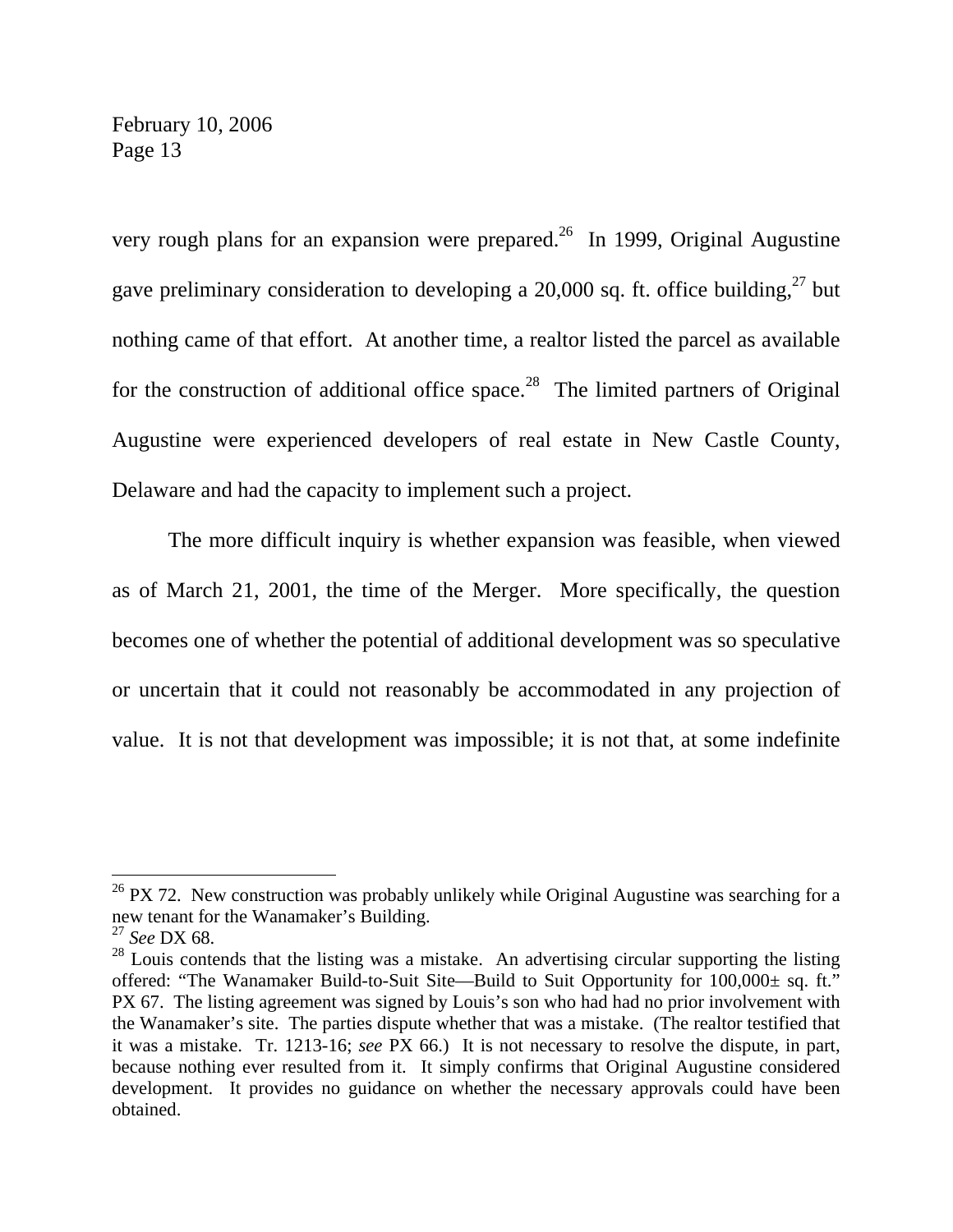$\overline{a}$ 

time well into the future, development might have become possible.<sup>29</sup> Instead, the limitations on the ability of the partnership to develop the real estate in March 2001 and in the next several years thereafter must be assessed.

 Based on the record before the Court, the likelihood of approval of the construction of additional office space on the Property was so unlikely that it could not serve as a basis for enhancing the value of the parcel. First, the lease with Andersen Consulting guaranteed it so much parking that there would be no excess space that would allow for development. Second, the existing improvements constituted a nonconforming use and additional improvements could not be constructed in compliance with New Castle County's Unified Development Code (the "UDC"), its zoning ordinance. For example, in early February 2001, Original Augustine's counsel wrote to Original Augustine's engineering firm, Karins & Associates, and asked it to "determine the allowable square footage of development under the existing OR zone" and under a possible rezoning of the

<sup>&</sup>lt;sup>29</sup> If development well into the future were, at least likely, it would add little to the value of the Property because of the "time value" in any benefits of such development. Also, the further into the future the analysis goes, the more speculative it becomes.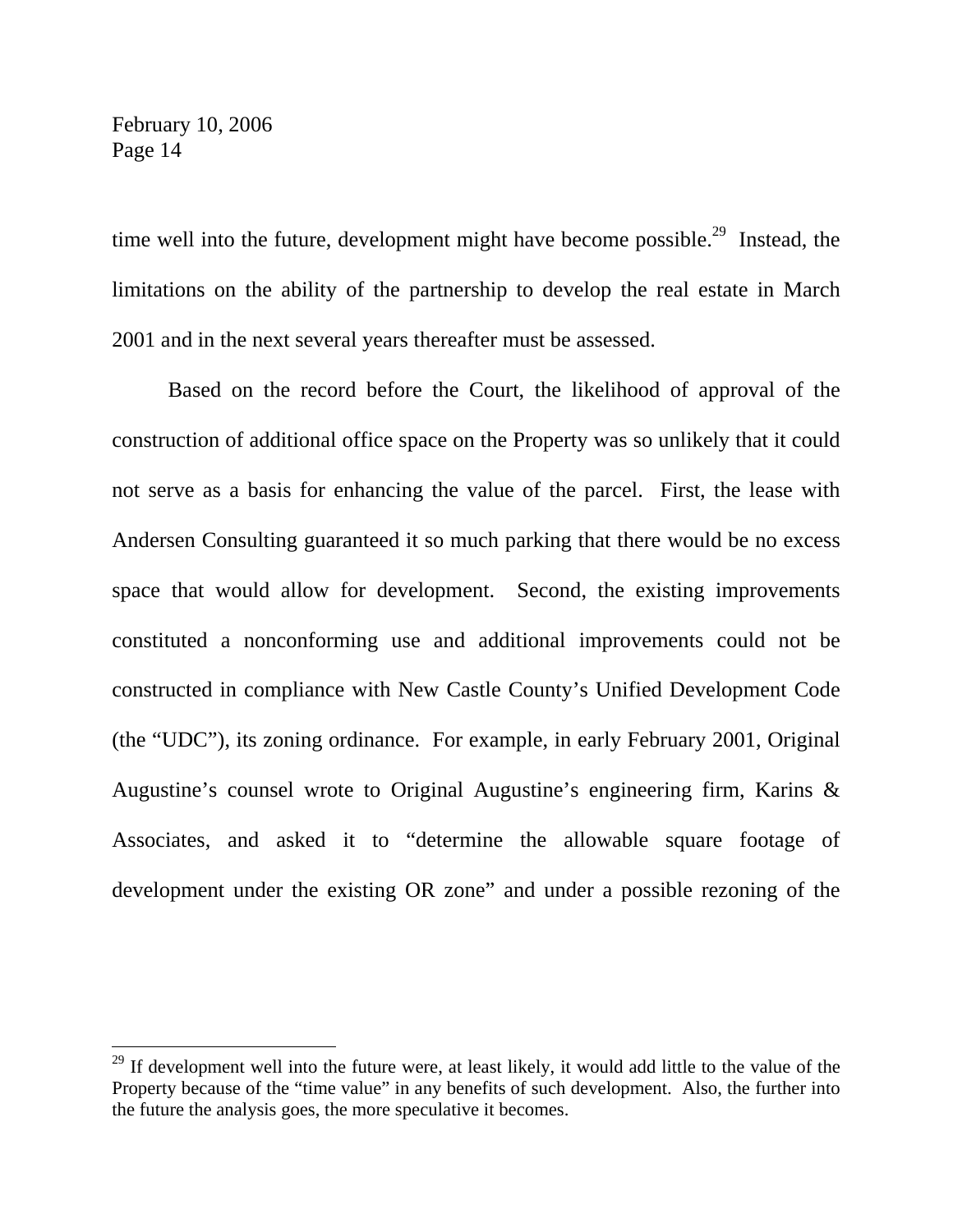$\overline{a}$ 

parcel to  $CN<sup>30</sup>$  The engineer analyzed the Property and its potential for development and concluded that "no additional building is permitted without a variance."<sup>31</sup> The site could not satisfy the County's landscaping area requirements.<sup>32</sup>

 The Trustee suggests that either a variance or another approach, such as authorization of a proportional expansion of a nonconforming use, could be achieved. I also find that the obtaining of a variance (or other approval) needed for additional development was unlikely. Approvals may have been possible—but only in the unhelpful sense of "anything is possible." Perhaps the most persuasive evidence was provided through a letter written to the Trustee by his land use expert, William T. Wichess, PLS, in which he opined:

Regarding the possibility of obtaining a variance as to the open space and other design elements required to support the additional office

 $30$  DX 69. The inquiry was prompted by Joseph, who, while attending a New Castle County Council meeting on another matter, learned that the County was considering rezoning the Property from OR to CN.

 $31$  DX 70. This conclusion was reported by letter, dated March 19, 2001.

 $32$  The engineer's concurrency calculations showed that the site, but for the landscaping requirements, could accommodate significant additional office space. I accept Karins' conclusions.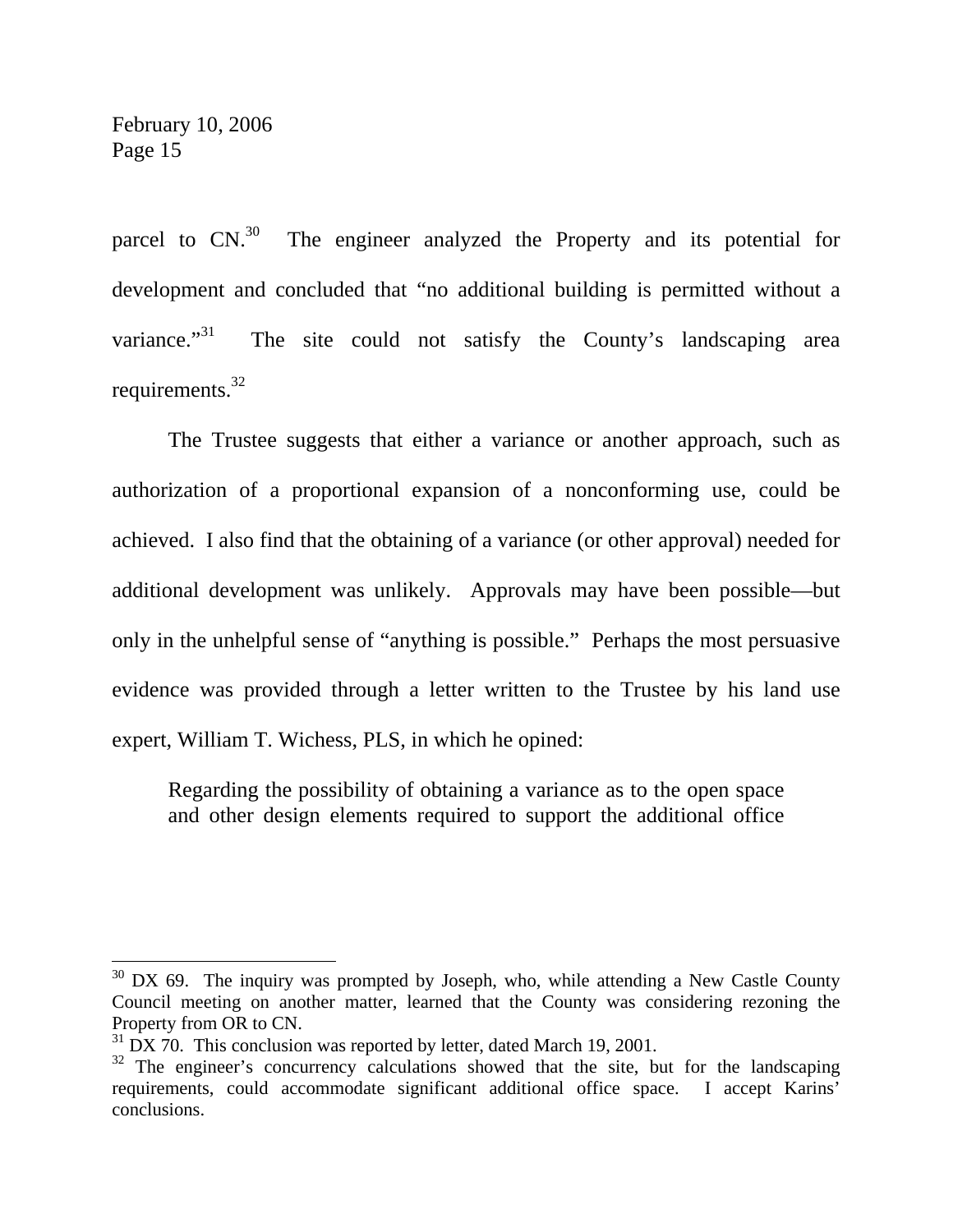$\overline{a}$ 

space it is my opinion that if the site could be brought into compliance and we could not demonstrate undue hardship this would have less than a 50% chance of success.<sup>33</sup>

 In sum, there is no sufficient basis for enhancing the value of the Property based on the potential for additional construction.<sup>34</sup> Accordingly, for purposes of determining fair value of Original Augustine as of the Merger, the Property is assigned a value of \$23,711,232.

 $33$  DX 86. The need for a variance does not necessarily lead to the conclusion that development is not likely. There, of course, are instances in which land use professionals can predict, with a degree of confidence, that it is reasonable to expect a variance or other necessary land use approval. None of the experts, in the Court's view, however, testified with any degree of confidence that approval could reasonably be expected.

<sup>&</sup>lt;sup>34</sup> In reaching this conclusion, I rely, in addition to other evidence, upon the opinions expressed by William J. Rhodunda, Jr., Esquire, a former New Castle County Attorney and experienced land use practitioner. He expressed the opinion that it was not probable that a variance could be obtained for the Property. Tr. 1089. He predicted that nearby residential communities would vigorously oppose any such request, especially because of potential traffic issues, and pointed out that community opposition is frequently a significant factor in the decision to grant or deny a variance. Also, because only the most preliminary of concepts for development had been proposed—either by the partnership's or by the Trustee's experts, it was difficult to appreciate fully all of the obstacles that might be encountered (or variances that might be required). Rhodunda also reviewed the mix of practical and regulatory challenges that any substantial development would likely confront. The site was short about an acre in open space. Stormwater management requirements had changed over time, and the topography of the site (open space at a significantly higher elevation than the Wanamaker's Building) would pose additional problems. Tr. 1092. Finally, he reflected on the Trustee's suggestion that additional construction might be possible under that portion of the UDC that authorizes proportional expansion of nonconforming sites. He first noted that, since adoption of the UDC, the proportional expansion provisions, as far as he knew, had not been used to authorize construction of a stand-alone building, Tr. 1098, and he predicted that satisfying the County would be difficult, at best. He next observed that, without further development of a project scope, any assessment of its likelihood for approval would be "pure speculation." Tr. 1104.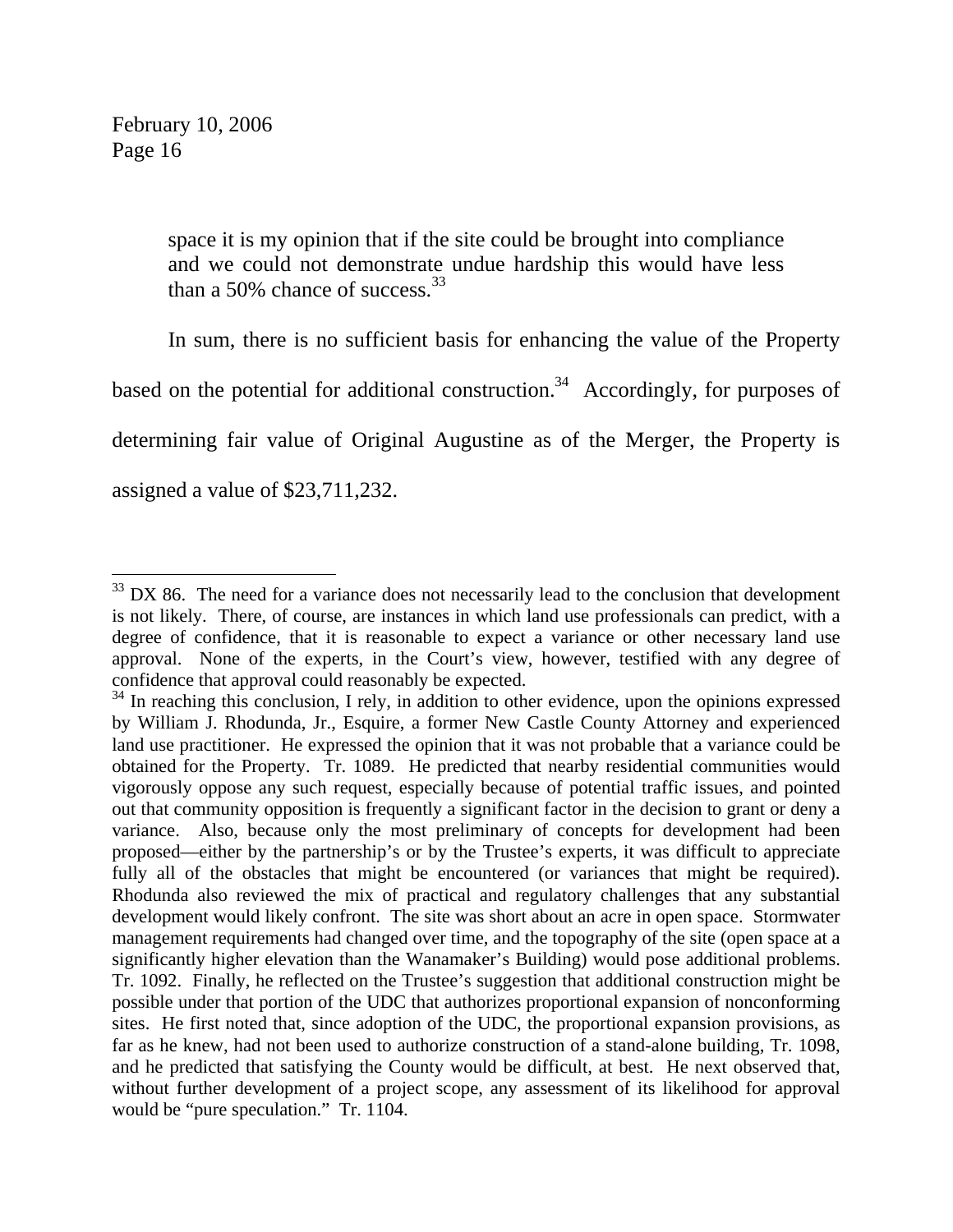$\overline{a}$ 

#### **B.**

Thomas failed to make a capital contribution in 1997 of  $$402,874.^35$  That failure has not been cured. That shortfall in his capital account carries through to the capital accounts of the trusts and must be included in any calculation to determine the value of the trusts' interests in Original Augustine. The parties disagree as to the interest rate to be charged on the capital account shortfall. The Trustee suggests a 7% interest rate, which he contends is essentially "prime plus 1%."36 An interest rate of 7%, however, would not fairly account for the venture risk to which the partnership's assets were exposed. Indeed, it is fundamentally unfair for one partner to benefit from his other partners placing their funds at risk, while that partner holds on to his own funds.<sup>37</sup> Although in 1997 Original Augustine had finally rented the Wanamaker's Building to Andersen Consulting, it remained an investment with a risk profile that supports a rate of

 $35$  Capital calls are addressed by Section 18 of the Partnership Agreement.

 $36$  The defendants assert that "prime plus 1%" for the relevant period would be closer to 10%. *See* DX 205.

By Section 11.1 of the Partnership Agreement, loans to Original Augustine by its limited partners are to bear interest at a rate of 1% above Wilmington Trust Company's prime rate. The Trustee argues that this establishes the interest rate on the shortfall in Thomas's capital account. It does not because the shortfall is not a loan and because the capital contributions of the limited partners that gave rise to the capital account shortfall are just that: capital contributions.

<sup>37</sup> *See Cole v. Kershaw*, 2000 WL 1206672, \*12 (Del. Ch. Aug. 15, 2000).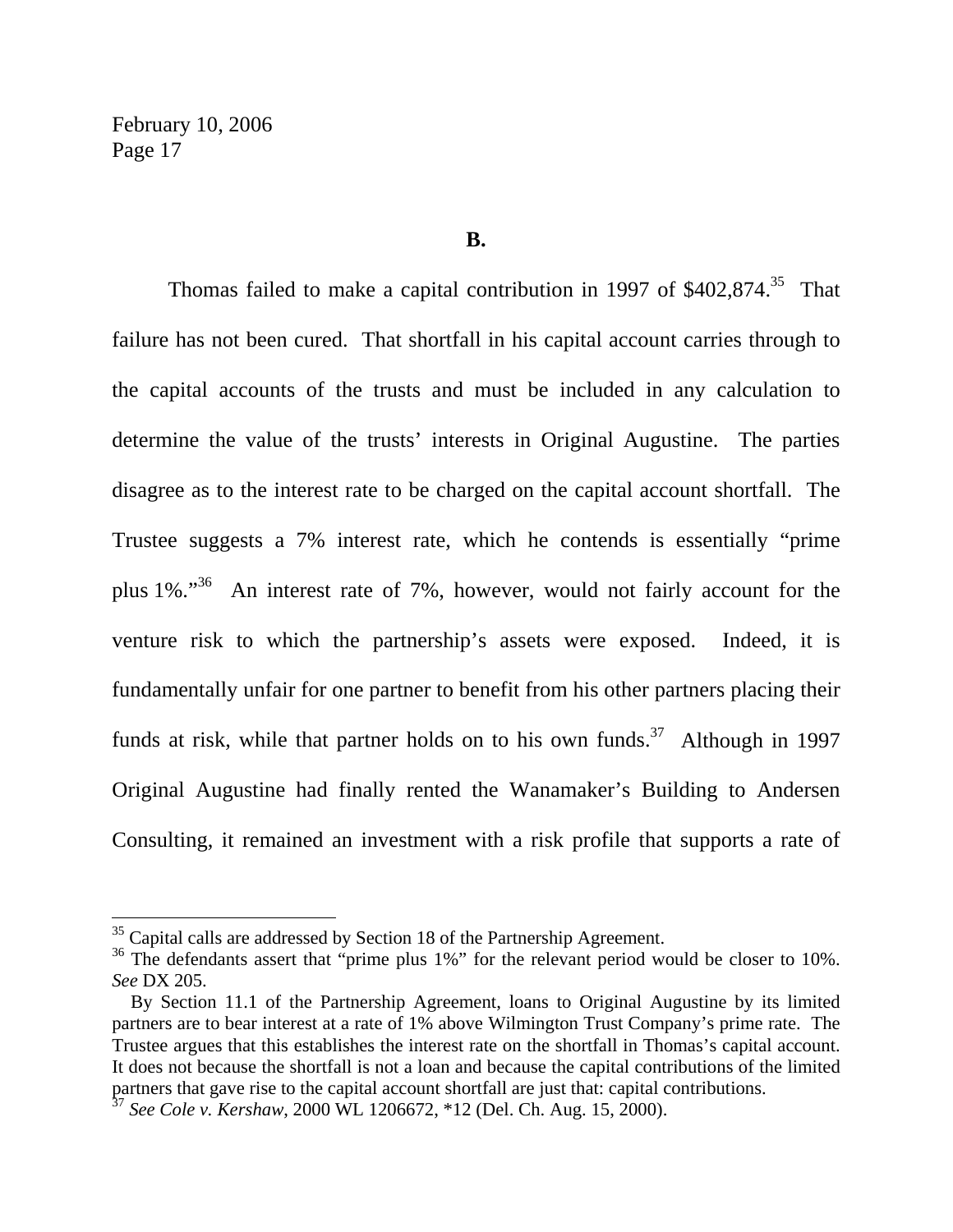$\overline{a}$ 

interest well above prime. Parker, in his 1997 appraisal, assessed the risk and the cost of capital of the venture by setting a discount rate of 11.25%. This number was established well-before this litigation and, in substance, was accepted by the partnership. I am satisfied that it is a reasonable accommodation of the various risks to which the venture was exposed and an accurate measure of Original Augustine's effective cost of capital. Nothing occurred in the interim that would have materially altered the risk profile. Accordingly, Thomas's capital shortfall will bear interest at an annual rate of 11.25%, compounded monthly, from July 1, 1997 until the Merger.<sup>38</sup>

 In 2000, Original Augustine distributed \$225,000 to Louis and \$150,000 to Joseph. With a 22.5% interest, Thomas should have received  $$106,875.<sup>39</sup>$  He was the beneficiary of a \$75,000 payment to his lawyer;<sup>40</sup> that leaves the balance of

 $38$  Louis and Joseph made several contributions during the year. DX 104 & 105. The middle of the year is a reasonable starting point for the necessary calculations.

<sup>&</sup>lt;sup>39</sup> Based on the evidence before it, the Court would calculate a slightly different amount (\$108,871). The parties have accepted \$106,875, as will the Court.

 $40$  DX 108. Thomas was a defendant in a criminal proceeding. At his mother's request, but apparently without his express confirmation, the partnership paid \$75,000 to a law professor to assist with his defense. The defendants seek to treat that as a payment to him and, thus, as a reduction in any amount that may be due to the trusts, as his assignees or successors. The trustee argues that Thomas never requested or approved the payment. The payment will be treated as a distribution to Thomas. It was for his benefit; he received the benefit; the defendants acted reasonably in making the payment.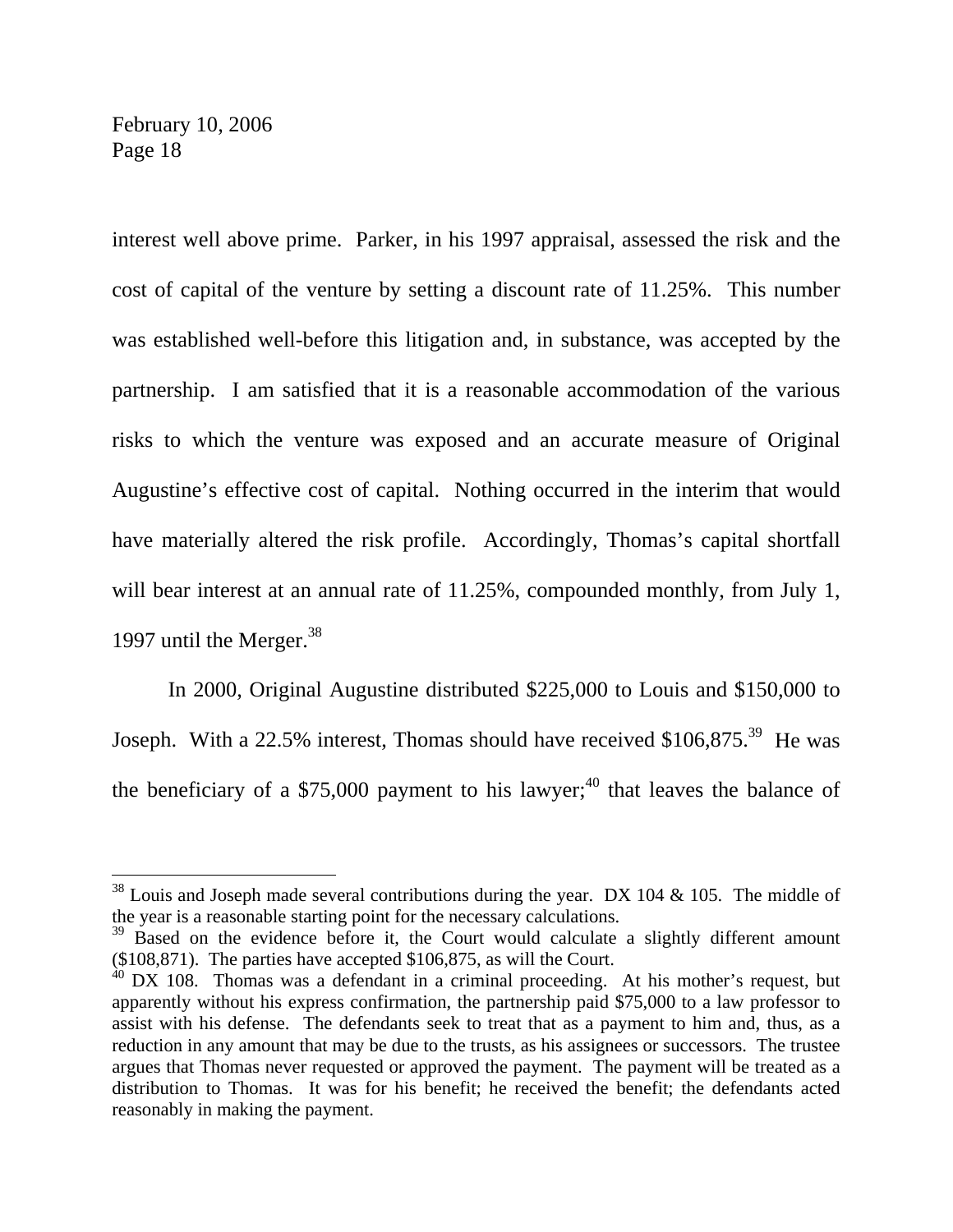\$31,875 in distributions owed to him in 2000. In 1999, Louis and Joseph received distributions from Original Augustine in the combined amount of \$50,000. That suggests a total capital distribution to all partners of \$64,516. Thomas received no distribution but should have been credited with \$14,516 against his capital account deficiency. These amounts should be applied against his capital account shortfall. Using July 1 as a reasonable date for consolidated treatment of the distributions, Thomas (and those claiming through him) suffered a capital account shortage calculated as follows:

| Period                            | Shortfall (Credit) | Interest  |
|-----------------------------------|--------------------|-----------|
| July 1, 1997 to<br>March 21, 2001 | \$402,874          | \$208,325 |
| July 1, 1999 to<br>March 21,2001  | (14,516)           | (3,088)   |
| July 1, 2000 to<br>March 21, 2001 | (31,875)           | (2,685)   |
|                                   | \$ 356,483         | \$202,552 |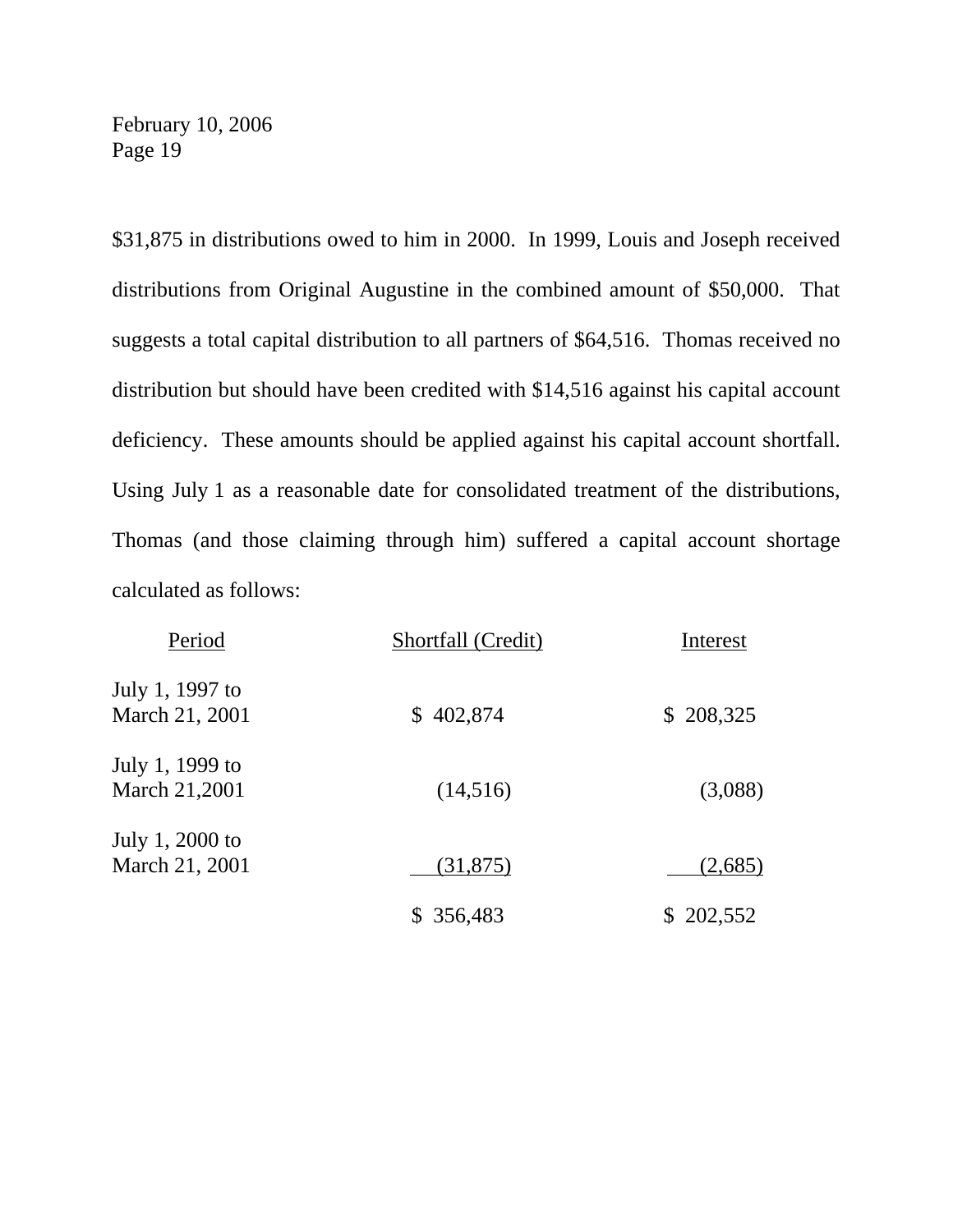Thus, Thomas's total capital account deficiency (shortfall plus interest) is  $$559,035<sup>41</sup>$  The share allocable to the trusts for which the Trustee is the fiduciary is \$300,637.

### **C.**

 In 1992, Westwoods, a company controlled by Louis and Joseph, borrowed \$2 million from Wilmington Trust Company and loaned it to Original Augustine. With the release of escrow from the financing for a construction project and other transfers, the balance on that loan was reduced to \$1,015,214.60 by the end of 1992.<sup>42</sup> The loan to the partnership is not evidenced by any note. Original Augustine's financial statements and tax returns for the years 1992 through 1996 do reflect the loan and confirm that the debt exists.<sup>43</sup> Thus, even though the loan was not properly documented, the funds were received by the partnership and the partnership was obligated to repay the debt to Westwoods.

 $41$ <sup>41</sup> This does not include the consequences of the Westwoods loan.

 $42$  DX 95.

 $43$  Interest on the Westwoods loan was accrued at 7% by Original Augustine. The 7% interest rate approximated both the market rate and the interest charged to Westwoods by Wilmington Trust. Thomas was aware of the interest accrued and did not object to it. Moreover, the interest rate charged is not inconsistent with the "prime plus one" rate set forth in Section 11.1 of the Partnership Agreement for loans by partners to the partnership.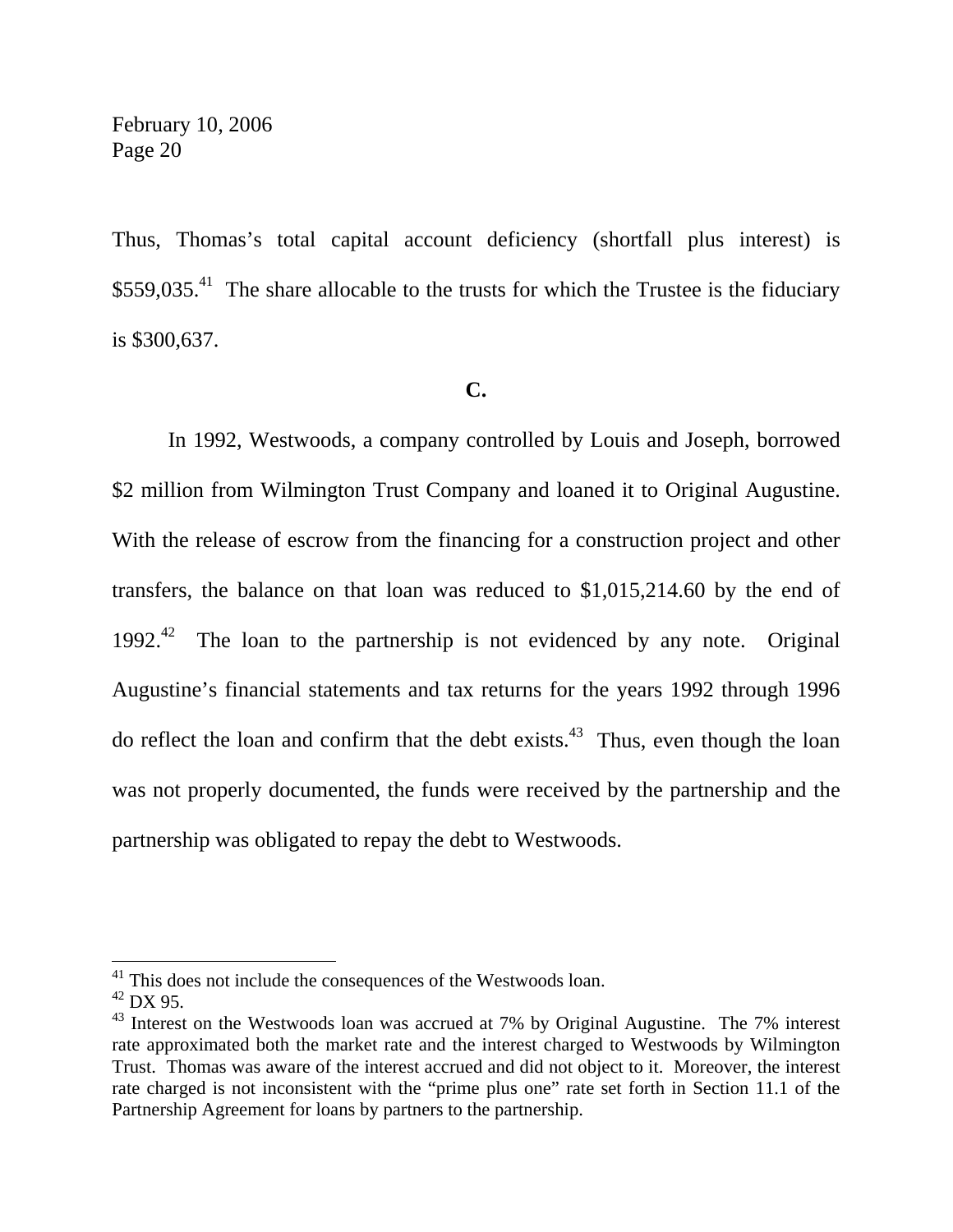In 1996, Louis and Joseph, together with their advisers, decided to "write off" the balance<sup>44</sup> and to take a bad debt deduction on their personal tax returns.<sup>45</sup> Thereafter, the Westwoods loan disappeared from the Original Augustine's books. After the Merger, it reappeared in Second Augustine's books. Louis and Joseph have asked the Court to treat it as a partnership debt in determining the proper value of trusts' interests. The Trustee argues that once the loan was "off the books," Louis and Joseph could not simply reenter it for their exclusive personal benefit. In short, the Trustee accuses Louis and Joseph of breaching their fiduciary duties and of acting in their own self-interest. The Trustee also argues that any effort to collect the debt was barred by the statute of limitations and that Louis and Joseph could not waive that defense without breaching duties owed to the trusts.

 Debts evidenced by a note may be subject to either a six-year statute of limitations or a ten-year statute of limitations.<sup>46</sup> Debts which are "not evidenced

<sup>&</sup>lt;sup>44</sup> Writing off a debt for tax purposes does not demonstrate that the debt obligation does not exist. More importantly, it does not prove that the debt obligation is not an asset because the "write off" of a debt is not the equivalent of a release of the debt. It is simply an accounting entry that allows an entity to adjust its financial records to reflect more accurately the likelihood that certain funds will eventually be received.

<sup>&</sup>lt;sup>45</sup> This was possible because Westwoods had elected Subchapter S status under federal tax laws.

<sup>46</sup> *See* 6 *Del.C.* § 3-118; 10 *Del.C.* § 8109.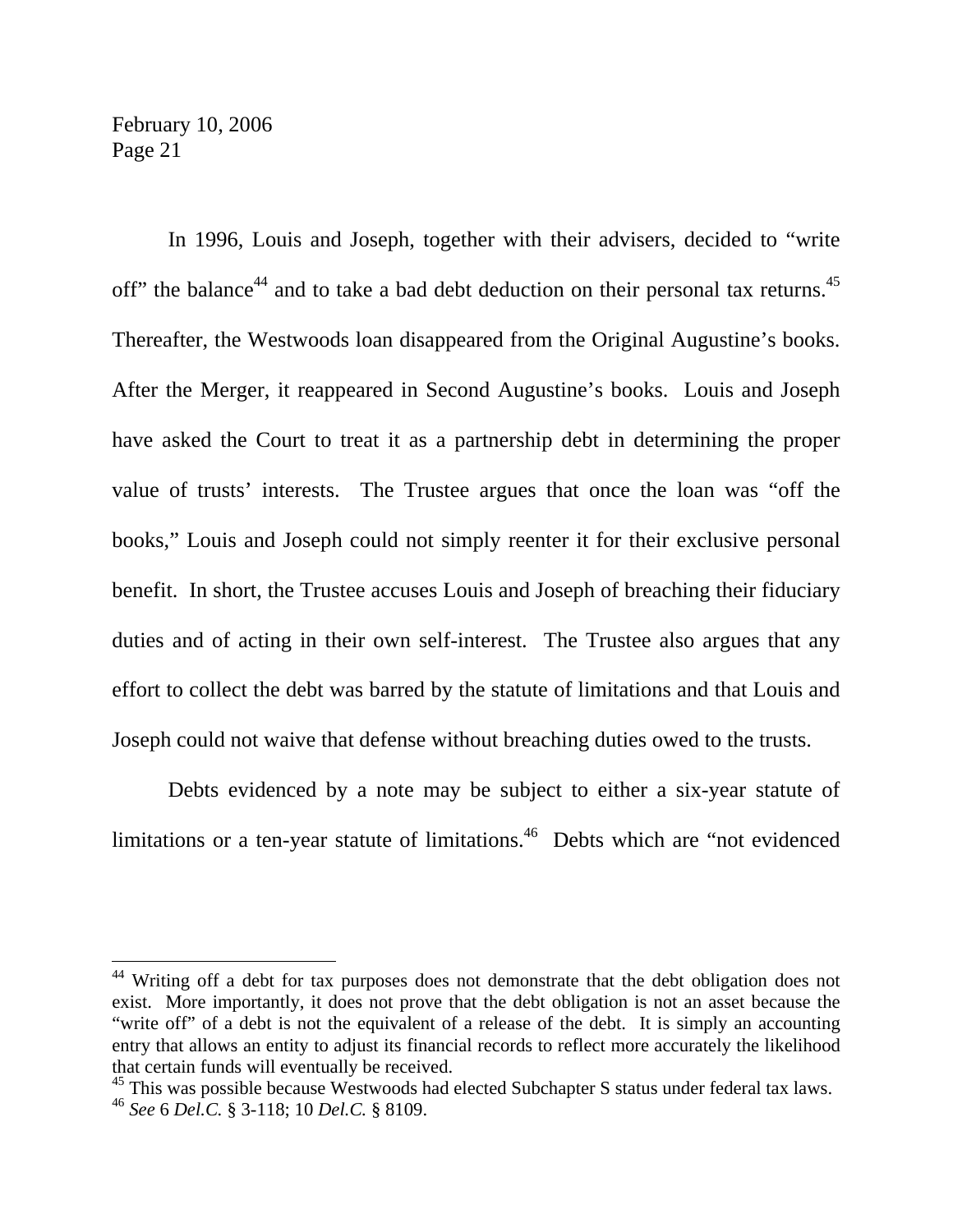by a record or by an instrument under seal" are subject to a three-year statute of limitations.<sup>47</sup> The Westwoods loan is not evidenced by a note or other negotiable instrument. Thus, under 10 *Del.C.* § 8106, the question becomes whether it is evidenced by a "record." "Record" could mean official records, such as judgments. The defendants point to the financial statements and tax returns and argue that they constitute "records." If that is true, then it could also be argued that any regularly-maintained business record which evidences a debt would be sufficient to take the debt beyond the scope of § 8106. An interpretation such as that, it can be argued, would not only unduly limit the scope of 10 *Del.C.* § 8106 but, if any piece of paper recording the debt were sufficient, then the specific reference to "instrument under seal" in 10 *Del.C.* § 8106 would also have little purpose. Moreover, with respect to the statutes setting forth the six- and ten-year limitations period, 6 *Del.C.* § 3-118 is specifically limited to negotiable instruments, and 10 *Del.C.* § 8109 addresses promissory notes. Tax returns and financial statements cannot fairly be characterized as such.

<sup>47</sup> *See* 10 *Del.C.* § 8106.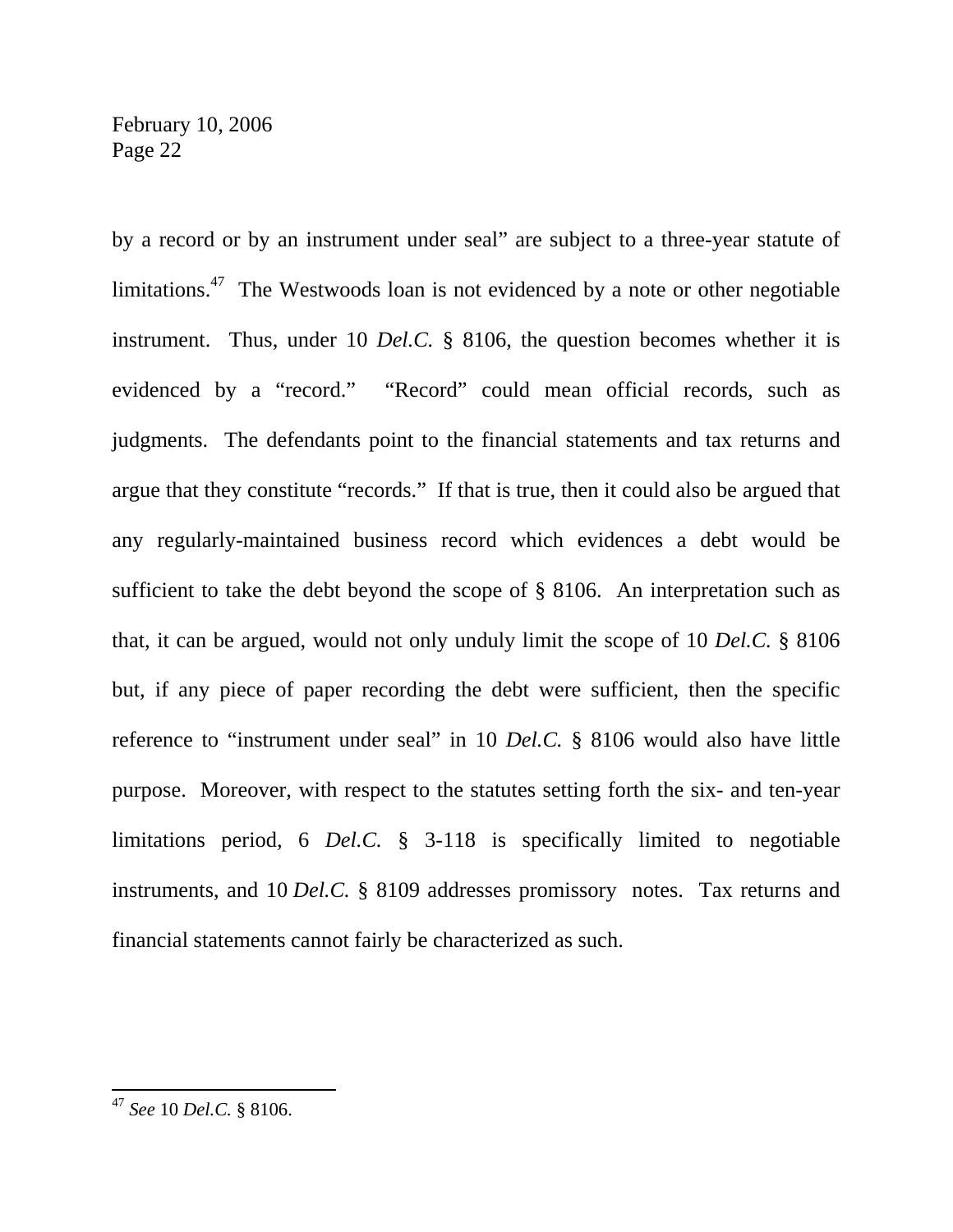$\overline{a}$ 

 From the end of 1992 until the Merger (and thereafter), no payment of principal or interest was made on the loan. In 1996, Louis and Joseph decided to write it off as a bad debt. The partnership still owed the debt to Westwoods even though it no longer appeared as a collectible for Westwoods or as an obligation of the partnership. On the other hand, if this is to be treated as a debt collection matter, then the governing statute of limitations might provide a viable affirmative defense.

 Original Augustine's treatment of the Westwoods loan, after it was written off, either as a continuing debt or as a relinquished debt, however, was not the proper approach. The debt most likely was "collectible" in full, and certainly it was "collectible" over time in large part. Westwoods simply made no effort to collect it.<sup>48</sup> Because Louis and Joseph owned Westwoods and controlled Original Augustine, the debt, when they decided not to pursue collection should have been treated as a contribution of capital to the partnership, instead of as a bad debt, and

 $48$  Q. [the Trustee]: The fact of the matter is that in '96, for example, it would have been easily collectible.

A. [Joseph]: Well, it doesn't make a lot of sense to me. I mean paying myself to pay myself? Tr. 869.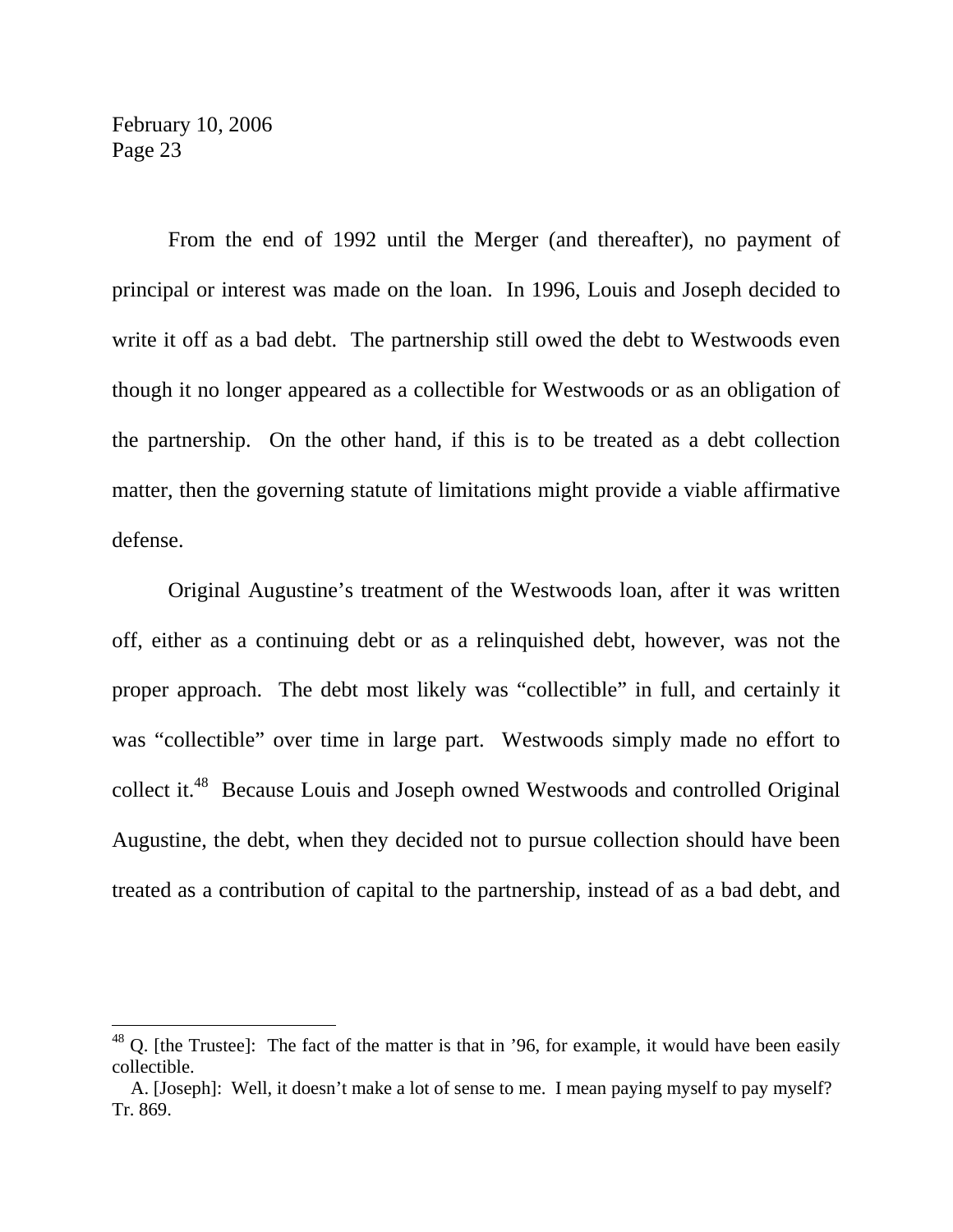$\overline{a}$ 

posted to their individual capital accounts.<sup>49</sup> If the Westwoods loan is treated as a contribution of the partners' capital, it should be considered first in determining the value of any other interests in the partnership.

 The Court, thus, is confronted with two options. The first would treat the Westwoods debt write-off as a contribution to the partnership for the benefit of the individual capital accounts of Louis and Joseph. The second would hold Louis and Joseph to their decision: they treated it as a debt and never, even though they controlled the partnership, made any attempt to treat the Westwoods debt as an ongoing obligation until after the Merger.<sup>50</sup> By then, collection might have been time-barred. Under this approach, the Trustee would receive, in effect, a windfall because the Westwoods loan benefited the partnership; was not repaid; and, if the

 $49$  Tr. 432. The Trustee argues that Louis and Joseph have received income tax benefits from the write-offs and that the Court should consider them in determining the appropriate allocation of value within the partnership. Whether Louis and Joseph received tax benefits which they should not have received is a matter better left to the taxing authorities.

<sup>&</sup>lt;sup>50</sup> The Defendants point out that the Partnership Agreement, at Section 7.2, provides that in liquidation, the general partner "shall . . . provid[e] for the satisfaction of the remaining debt of the Partnership (including any loans made pursuant to Subsection 11.1 [by partners])." Moreover, partners, as fiduciaries, are, in general, allowed to pay to themselves debts that are lawfully owed to them by the partnership. Neither of these principles changes the outcome of the analysis; neither can be read to authorize the satisfaction (in the context of assessing fair value of the partnership) of debts which otherwise could not be collected, in this instance a debt the collection of which may be barred by the applicable statute of limitations.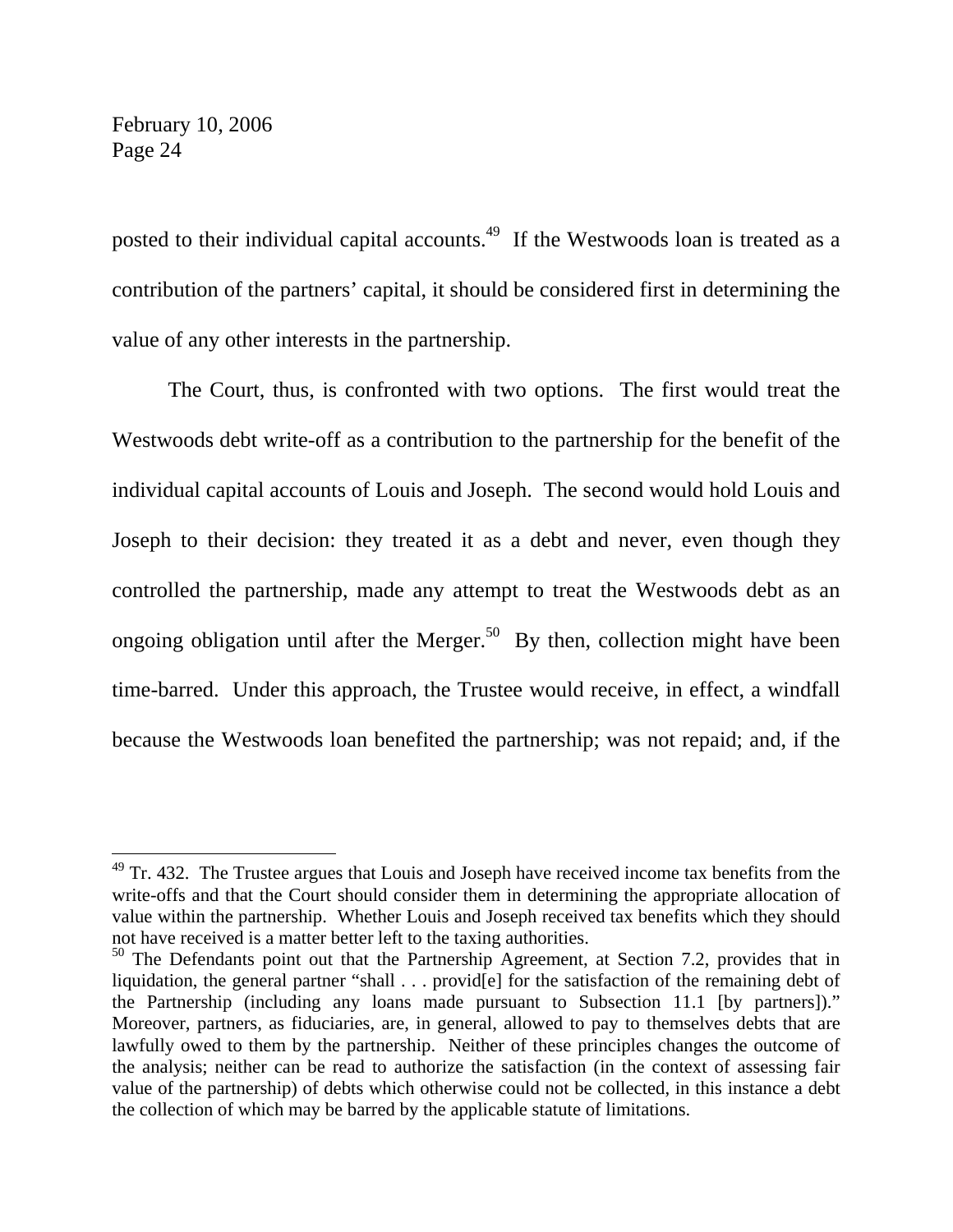$\overline{a}$ 

proper steps had been taken, it would have remained a charge against the amount now owed to the Trustee.<sup>51</sup>

 Louis and Joseph were in control of Westwoods and of the partnership. They made the decision to "write off" the Westwoods debt, to take personal advantage of that write-off in their individual tax filings, and not to treat the transaction as a contribution of capital to the partnership. Their choices were, of course, mutually exclusive. It is inconsistent to take the same obligation and "write it off" for tax purposes and then subsequently claim that it was a contribution to the partnership. $52$ 

 Although equity, perhaps, should not avail itself to relieve individuals in control of a partnership from the consequences of the self-interested exercise of their powers, the overriding consideration here is to determine a fair value of the trusts' interests in Original Augustine. Any calculation of fair value of Original

<sup>&</sup>lt;sup>51</sup> If the loan had been properly documented—evidenced by a note—a longer statute of limitations would have been applicable. Also, other strategies to avoid any dispute about the continuing enforceability of the debt were available, but were not implemented.

 $52$  If the Westwoods loan became uncollectible, whether because of an applicable statute of limitations or otherwise, the debt owed to Louis and Joseph converted, for partnership purposes under these circumstances, into a capital contribution. The Westwoods loan has been treated as one by Louis and Joseph. That is consistent both with the parties' perceptions and with the simple fact that Westwoods, for these purposes, was tantamount to an alter ego of Louis and Joseph.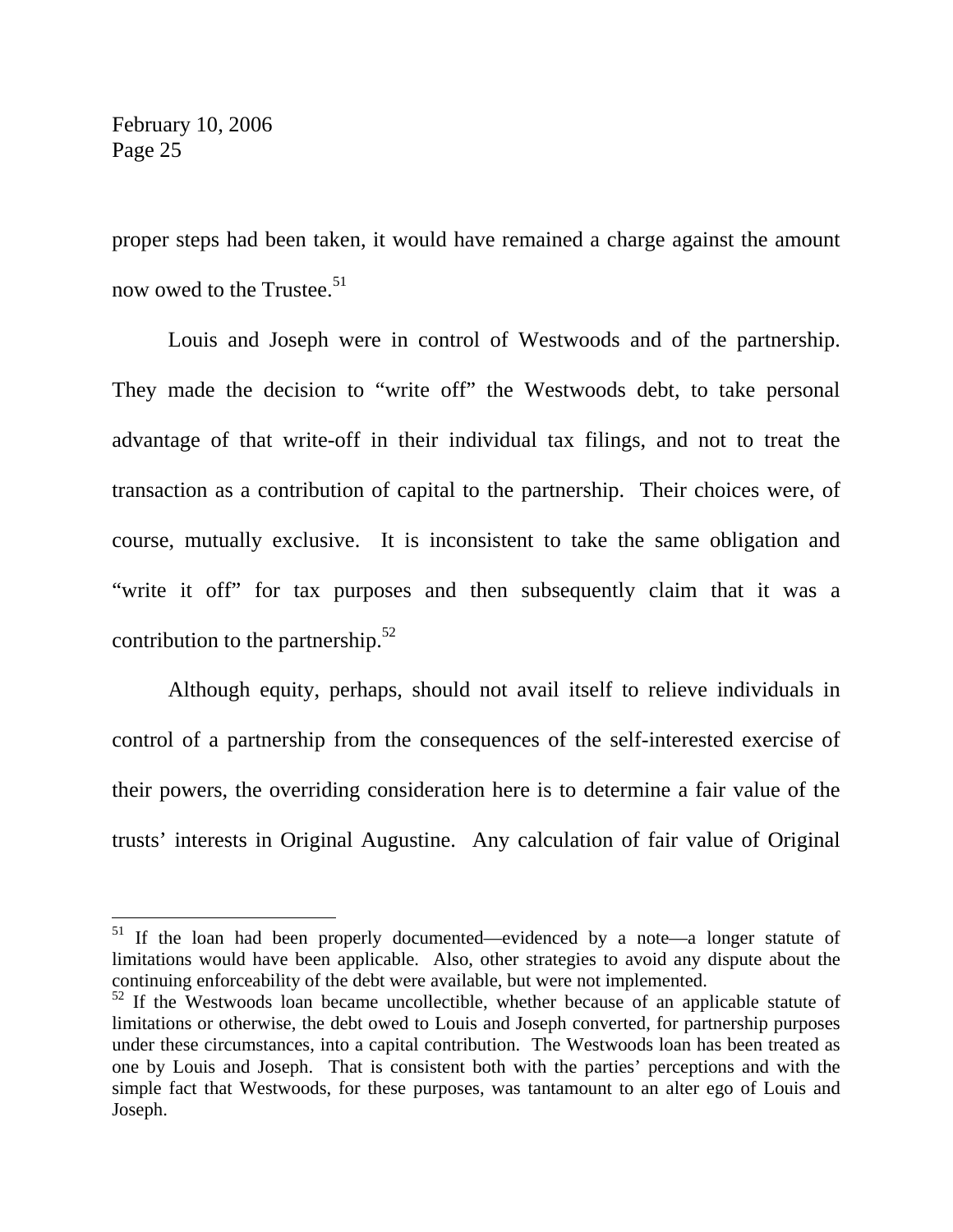$\overline{a}$ 

Augustine should reflect the contributions made by Louis and Joseph as a result of the Westwoods loan. Fair value, as a general matter, should be determined in a manner consistent with regular accounting expectations. In this instance, a related party loan which is written off should be treated as a capital contribution.<sup>53</sup> And so it will be here.

 That conclusion, however, leaves open the question of interest on Thomas's corresponding shortfall in his capital account. Apparently, no capital call was issued (perhaps because Thomas could not pay in any event). Louis and Joseph, from the time the loan was written off until the Merger, did not view these funds as constituting a capital contribution in Original Augustine. They had dealt with them—but as a bad debt. Thus, during this period, they were not risking their funds (or did not see themselves as risking their funds in an accounting sense) and, in this context, the concerns identified in *Cole v. Kershaw* are not implicated. Accordingly, as a matter of equity, no interest will be charged on Thomas's capital account shortfall resulting from the after-the-merger reconstruction of the proper

 $53$  By Section 5.3(a) and Section 11.1 of the Partnership Agreement, loans by the limited partners to Original Augustine were not to be considered capital contributions. Provisions, such as these, assure partners that they may lend money to a partnership and retain the rights of creditors. Provisions, such as these, do not preclude the conversion of loans, when the decision is made not to collect them, into capital contributions.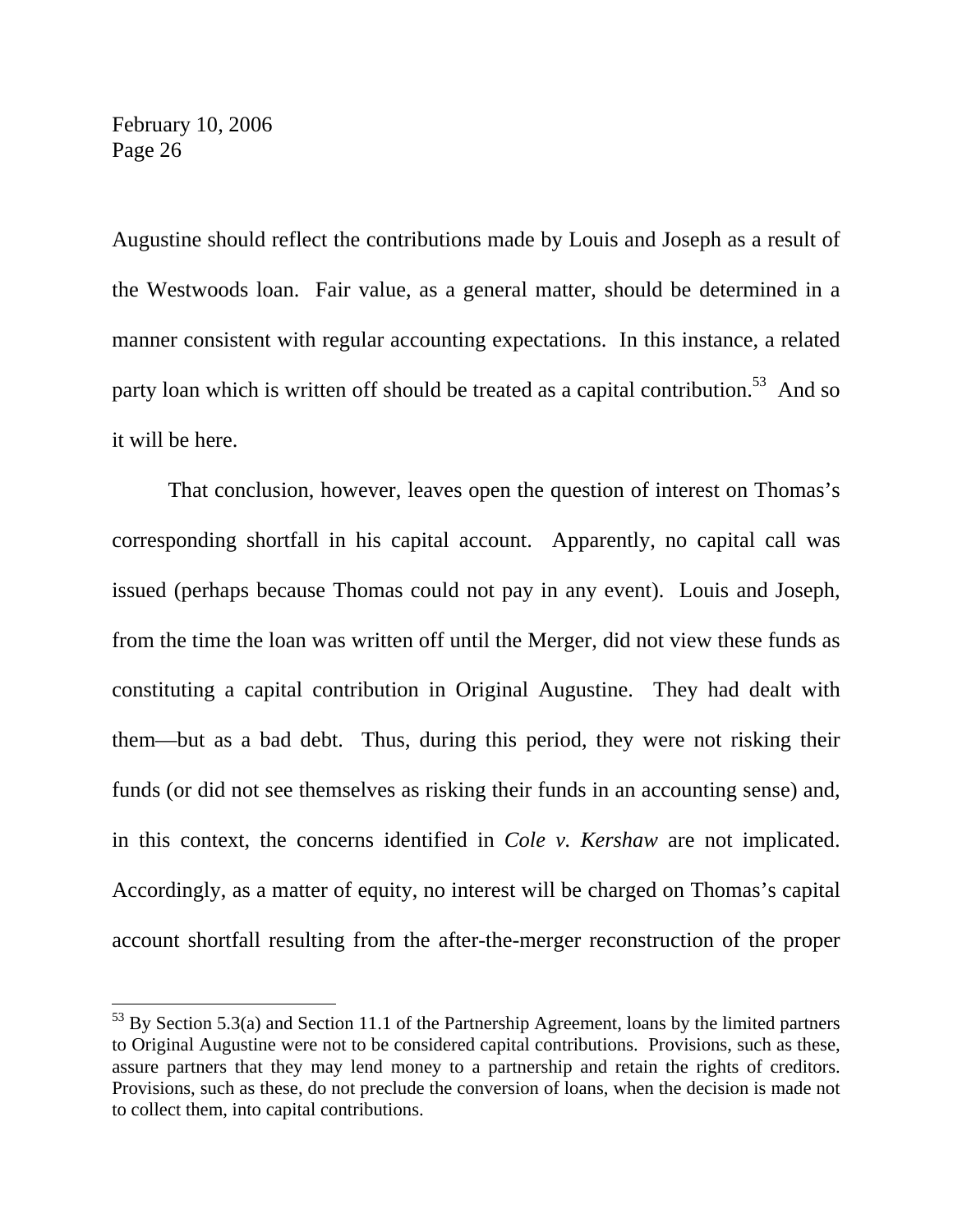$\overline{a}$ 

treatment which should have been given (but which Louis and Joseph consciously chose not to give) to the Westwoods loan when it was decided that it would not be collected.

 Thus, the capital shortfall, allocable to Thomas (and those claiming through him), based on the treatment of the Westwoods loan as a capital contribution by Louis and Joseph, but without interest, is  $22.5\%$  of \$1,626,125, or \$365,878.<sup>54</sup> The share allocable to the Trustee is \$196,761.

#### **IV.**

 Ascertaining the fair value of Original Augustine also requires other data. Original Augustine had cash and cash equivalents of \$1,600,990; prepaid expenses of \$55,591; accounts payable of \$407,856; and accrued expenses of \$111,442. The principal balance of the mortgage on the Property was \$15,889,312.<sup>55</sup>

 $54$  The effective capital contribution of Louis and Joseph was \$1,260,247, the balance of principal and interest on the Westwoods loan as of December 31, 1996. Proportional capital contributions by them in that amount would require a total capital contribution from all partners of \$1,626,125. Thomas's share of that, at 22.5%, was \$365,878.

 $55$  DX 14(m) at 4; PX 64; PX 7. These numbers are as of December 31, 2000. They appear to be the most accurate numbers that are available and reasonably close to the date of the Merger. If the parties can direct the Court to numbers that are accurate, consistent, and proximate to the Merger, the Court will consider that data.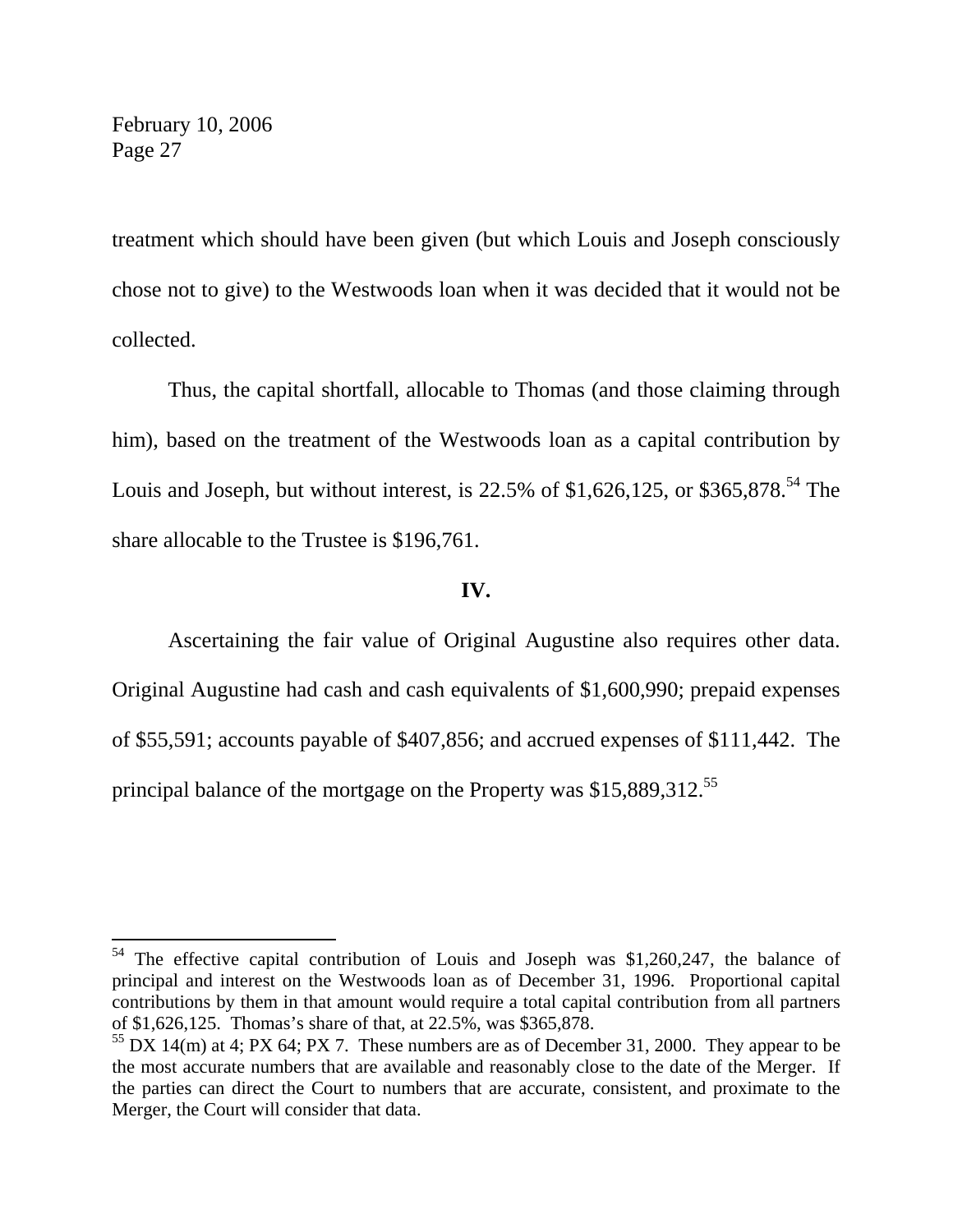## **V.**

The following table summarizes the fair value analysis:

| 1,600,990         |
|-------------------|
|                   |
| 55,591            |
| \$25,367,813      |
|                   |
|                   |
|                   |
| $(\$ 16,408,610)$ |
| 8,959,203         |
| 1,084,063         |
|                   |
|                   |
|                   |
| (497, 398)        |
| 586,665           |
|                   |

 Accordingly, the Trustee is entitled to judgment in his favor in the amount of \$586,665, to be reduced by the two payments of \$33,333 each made to him by the defendants following the commencement of this litigation, together with the costs of this action and interest on the outstanding balance of this obligation from